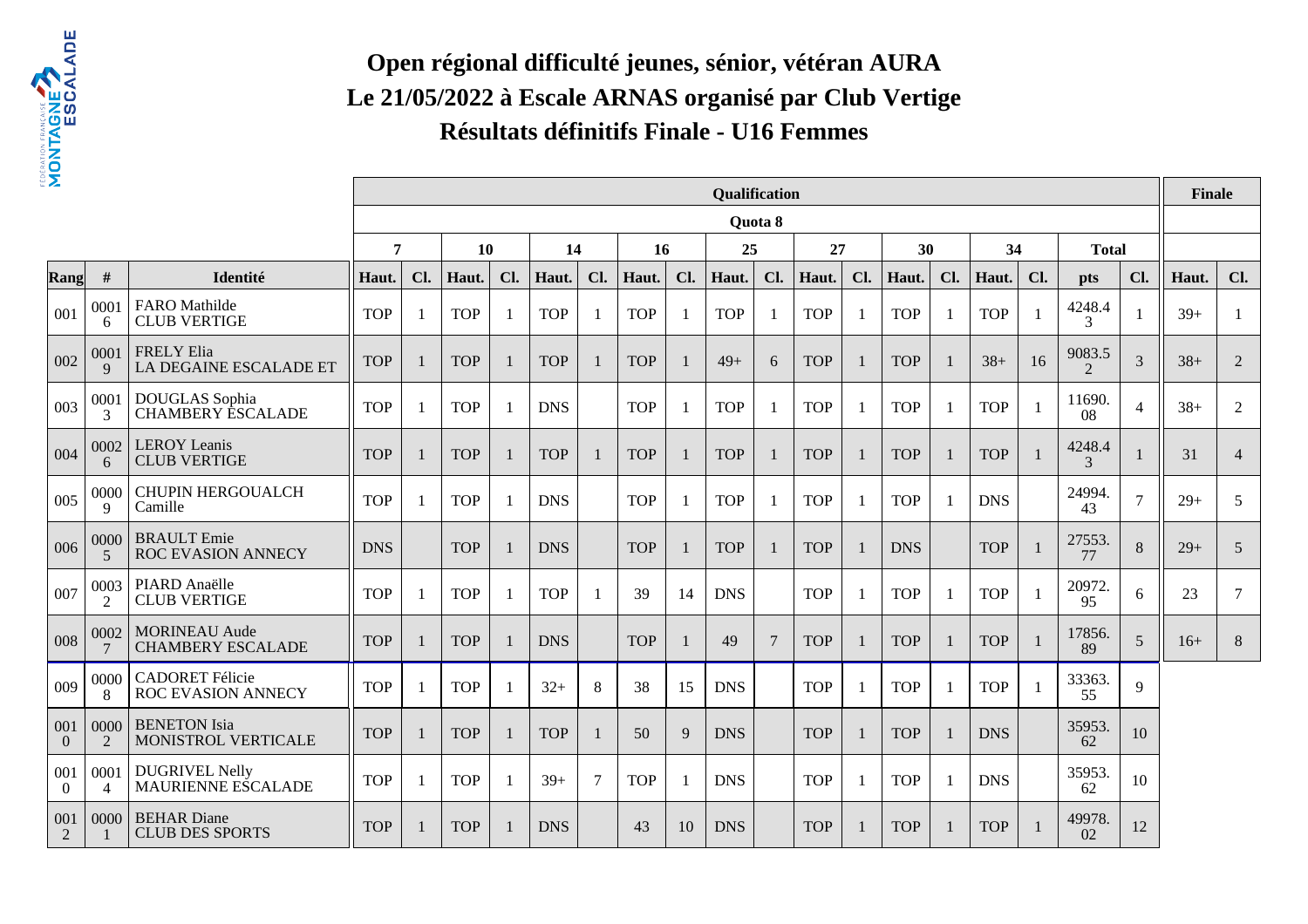| 001<br>3              | 0002<br>2              | <b>HASLER</b> Janelle<br><b>CLUB DES SPORTS</b>      | <b>TOP</b> | 1            | <b>TOP</b> | 1            | <b>DNS</b> |              | 40         | 12 | <b>DNS</b> |   | <b>TOP</b> |              | <b>TOP</b> | -1           | <b>TOP</b>               |                | 54530.<br>49  | 13 |
|-----------------------|------------------------|------------------------------------------------------|------------|--------------|------------|--------------|------------|--------------|------------|----|------------|---|------------|--------------|------------|--------------|--------------------------|----------------|---------------|----|
| 001<br>3              | 0003<br>8              | <b>VILLEGAS Ambre</b><br><b>CLUB VERTIGE</b>         | <b>TOP</b> | $\mathbf{1}$ | <b>TOP</b> | $\mathbf{1}$ | <b>DNS</b> |              | 40         | 12 | <b>DNS</b> |   | <b>TOP</b> | $\mathbf{1}$ | <b>TOP</b> | 1            | <b>TOP</b>               | $\mathbf{1}$   | 54530.<br>49  | 13 |
| 001<br>5              | 0003<br>9              | <b>VITALI</b> Emma<br><b>CHAMBERY ESCALADE</b>       | <b>TOP</b> | $\mathbf{1}$ | <b>TOP</b> | $\mathbf{1}$ | <b>DNS</b> |              | 43         | 10 | $46+$      | 8 | <b>TOP</b> | 1            | <b>TOP</b> | 1            | $\overline{\mathcal{L}}$ | 25             | 55107.<br>54  | 15 |
| 001<br>6              | 0001                   | <b>DELAHAYE</b> Marie<br>DRAC VERCORS ESCALADE       | <b>TOP</b> | $\mathbf{1}$ | <b>TOP</b> | $\mathbf{1}$ | <b>DNS</b> |              | 35         | 20 | <b>DNS</b> |   | <b>TOP</b> | -1           | <b>TOP</b> | $\mathbf{1}$ | <b>TOP</b>               | $\overline{1}$ | 70679<br>59   | 16 |
| 001<br>7              | 0004                   | <b>WLADYCZANSKI Angy</b><br><b>CHAMBERY ESCALADE</b> | <b>TOP</b> | -1           | <b>TOP</b> | $\mathbf{1}$ | <b>TOP</b> | $\mathbf{1}$ | <b>DNS</b> |    | <b>DNS</b> |   | <b>TOP</b> | 1            | <b>TOP</b> | $\mathbf{1}$ | <b>DNS</b>               |                | 72404.<br>88  | 17 |
| 001<br>8              | 0002<br>$\overline{4}$ | <b>LAMBERT</b> Jeanne<br>ROC' ALTITUDE (AIN)         | <b>TOP</b> | 1            | <b>TOP</b> | $\mathbf{1}$ | <b>DNS</b> |              | 34         | 23 | <b>DNS</b> |   | <b>TOP</b> |              | <b>TOP</b> |              | <b>TOP</b>               | $\mathbf{1}$   | 73968.<br>75  | 18 |
| 001<br>9              | 0001<br>2              | <b>DEZELLUS</b> Adele<br><b>BRON VERTICAL</b>        | <b>TOP</b> | 1            | <b>TOP</b> | $\mathbf{1}$ | 29         | 9            | $37+$      | 17 | <b>DNS</b> |   | <b>TOP</b> | 1            | <b>TOP</b> | 1            | <b>DNS</b>               |                | 79237.<br>93  | 19 |
| 002<br>$\Omega$       | 0002<br>$\overline{0}$ | <b>GARCIA Pauline</b><br><b>CAF LA ROCHE</b>         | <b>TOP</b> | $\mathbf{1}$ | <b>TOP</b> | 1            | <b>DNS</b> |              | 38         | 15 | <b>DNS</b> |   | <b>TOP</b> | $\mathbf{1}$ | <b>TOP</b> | 1            | $39+$                    | 14             | 87394.<br>72  | 20 |
| 002<br>-1             | 0003                   | <b>PARDON Louise</b><br><b>CLUB VERTIGE</b>          | <b>TOP</b> | 1            | <b>TOP</b> | $\mathbf{1}$ | <b>DNS</b> |              | 37         | 18 | <b>DNS</b> |   | <b>TOP</b> | 1            | <b>TOP</b> | -1           | 29                       | 21             | 114902<br>.86 | 21 |
| 002<br>2              | 0004<br>$\Omega$       | <b>WASYLYK Aurore</b><br><b>MINERAL SPIRIT</b>       | <b>TOP</b> | 1            | <b>TOP</b> | $\mathbf{1}$ | 13         | 14           | 35         | 20 | <b>DNS</b> |   | 34         | 26           | <b>TOP</b> | $\mathbf{1}$ | $32+$                    | 18             | 125576<br>.88 | 22 |
| 002<br>3              | 0003<br>$\overline{4}$ | SALAüN Amélie<br><b>LYON ESCALADE SPORTIVE</b>       | <b>TOP</b> | 1            | <b>TOP</b> | $\mathbf{1}$ | <b>DNS</b> |              | 11         | 34 | <b>DNS</b> |   | 36         | 23           | <b>TOP</b> | $\mathbf{1}$ | <b>TOP</b>               | -1             | 128560<br>.88 | 23 |
| 002<br>$\overline{4}$ | 0002<br>9              | <b>NEBUT Clémentine</b><br><b>GRIMP'PASSION</b>      | <b>TOP</b> | $\mathbf{1}$ | <b>TOP</b> | $\mathbf{1}$ | $21+$      | 11           | <b>DNS</b> |    | <b>DNS</b> |   | $30+$      | 29           | <b>TOP</b> | $\mathbf{1}$ | $32+$                    | 18             | 154985<br>.52 | 24 |
| 002<br>5              | 0001<br>8              | <b>FOURNET Ninon</b><br>ROC EVASION ANNECY           | <b>TOP</b> | $\mathbf{1}$ | <b>TOP</b> | $\mathbf{1}$ | <b>DNS</b> |              | 37         | 18 | <b>DNS</b> |   | <b>TOP</b> | 1            | <b>DNS</b> |              | $39+$                    | 14             | 159130<br>.69 | 25 |
| 002<br>6              | 0001<br>5              | <b>DUVAL Elsa</b><br><b>B'UP CLERMONT ESCALADE</b>   | <b>TOP</b> | 1            | <b>TOP</b> | $\mathbf{1}$ | <b>DNS</b> |              | 33         | 25 | <b>DNS</b> |   | 36         | 23           | <b>TOP</b> | $\mathbf{1}$ | 24                       | 22             | 195434<br>.71 | 26 |
| 002<br>7              | 0001<br>$\Omega$       | <b>DEJOUX</b> Manon<br><b>AMICALE LAIQUE D'ANSE</b>  | <b>TOP</b> | -1           | <b>TOP</b> | $\mathbf{1}$ | 23         | 10           | <b>DNS</b> |    | <b>DNS</b> |   | $29+$      | 30           | 39         | 28           | 33                       | 17             | 211076<br>.48 | 27 |
| 002<br>8              | 0000<br>3              | <b>BOET</b> Léna<br>C.A.F. HORIZON VERTICAL          | <b>TOP</b> | $\mathbf{1}$ | <b>TOP</b> | $\mathbf{1}$ | <b>DNS</b> |              | 35         | 20 | <b>DNS</b> |   | $32+$      | 27           | <b>TOP</b> | 1            | <b>DNS</b>               |                | 231554<br>.35 | 28 |
| 002<br>9              | 0000<br>7              | <b>BRUYERE</b> Manon<br>C.E.S.A.M.                   | <b>TOP</b> | -1           | <b>TOP</b> | $\mathbf{1}$ | <b>DNS</b> |              | $33+$      | 24 | <b>DNS</b> |   | 35         | 25           | <b>TOP</b> | -1           | <b>DNS</b>               |                | 238197<br>.41 | 29 |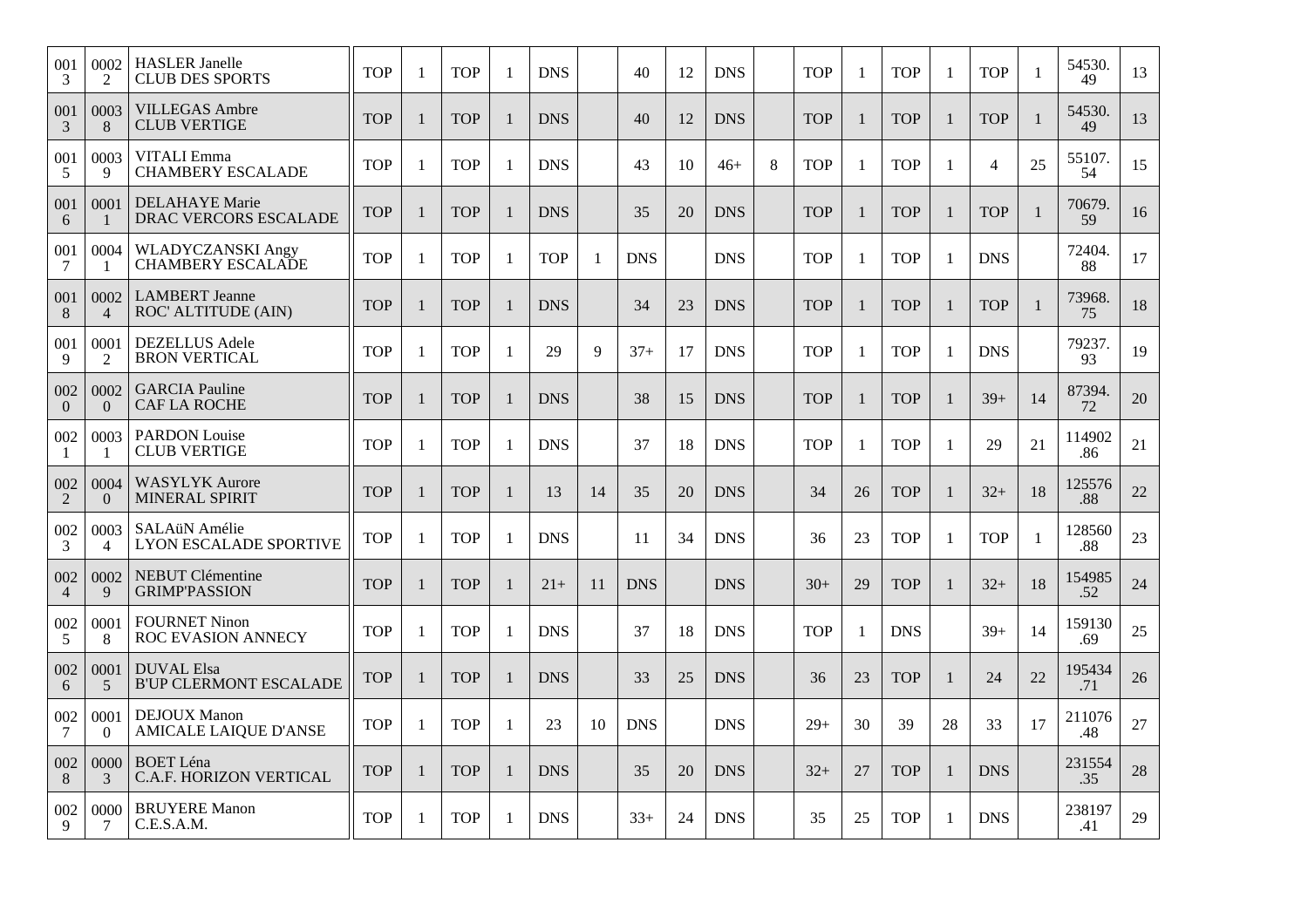| 003<br>$\Omega$       | 0002<br>5        | LE MOAL LEFEUVRE Zia<br><b>BRON VERTICAL</b>          | <b>TOP</b> | <b>TOP</b> |    | 19         | 12 | 25         | 28 | <b>DNS</b> | $31+$ | 28 | 30    | 32 | <b>DNS</b> |    | 284290<br>.22  | 30 |
|-----------------------|------------------|-------------------------------------------------------|------------|------------|----|------------|----|------------|----|------------|-------|----|-------|----|------------|----|----------------|----|
| 003                   | 0003             | <b>TERMELET Liséa</b><br><b>AMICALE LAIQUE D'ANSE</b> | <b>TOP</b> | <b>TOP</b> |    | <b>DNS</b> |    | 31         | 26 | <b>DNS</b> | $29+$ | 30 | $39+$ | 27 | $29+$      | 20 | 306163<br>.21  | 31 |
| 003<br>$\mathcal{L}$  | 0000<br>6        | <b>BROSSON</b> Louison<br><b>MAURIENNE ESCALADE</b>   | <b>TOP</b> | <b>TOP</b> |    | 17         | 13 | 23         | 30 | <b>DNS</b> | 29    | 32 | 34    | 31 | <b>DNS</b> |    | 322440<br>.08  | 32 |
| 003<br>3              | 0001             | <b>FILIOL</b> Juliette<br><b>SAINT CHAM'ESCALADE</b>  | <b>TOP</b> | <b>TOP</b> |    | <b>DNS</b> |    | 26         | 27 | <b>DNS</b> | $23+$ | 37 | 38    | 30 | 18         | 23 | 392642<br>.07  | 33 |
| 003<br>$\overline{4}$ | 0002<br>8        | <b>MORTEO Lison</b><br>C.A.F. HORIZON VERTICAL        | <b>TOP</b> | <b>TOP</b> |    | <b>DNS</b> |    | 23         | 30 | <b>DNS</b> | $28+$ | 33 | 30    | 32 | 18         | 23 | 413301<br>.96  | 34 |
| 003<br>5              | 0003<br>$\Omega$ | NICAUD GUINAND Lili<br><b>MONISTROL VERTICALE</b>     | <b>TOP</b> | <b>TOP</b> |    | <b>DNS</b> |    | 24         | 29 | <b>DNS</b> | $28+$ | 33 | 39    | 28 | <b>DNS</b> |    | 440390<br>.92  | 35 |
| 003<br>6              | 0000             | <b>BOULEY-FERREIRA</b><br>Clémentine                  | <b>TOP</b> | <b>TOP</b> |    | <b>DNS</b> |    | 21         | 32 | <b>DNS</b> | $27+$ | 35 | $27+$ | 35 | <b>DNS</b> |    | 524007<br>.56  | 36 |
| 003                   | 0003             | <b>VAN LANDER Elisa</b><br>C.E.S.A.M.                 | <b>TOP</b> | $32+$      | 37 | <b>DNS</b> |    | 18         | 33 | <b>DNS</b> | 27    | 36 | 28    | 34 | <b>DNS</b> |    | 757307<br>.00. | 37 |
| 003<br>8              | 0002             | <b>GRANDJEAN Marine</b><br><b>CLUB VERTIGE</b>        | <b>TOP</b> | $32+$      | 37 | <b>DNS</b> |    | <b>DNS</b> |    | <b>DNS</b> | $12+$ | 38 | 27    | 36 | <b>DNS</b> |    | 842003<br>.26  | 38 |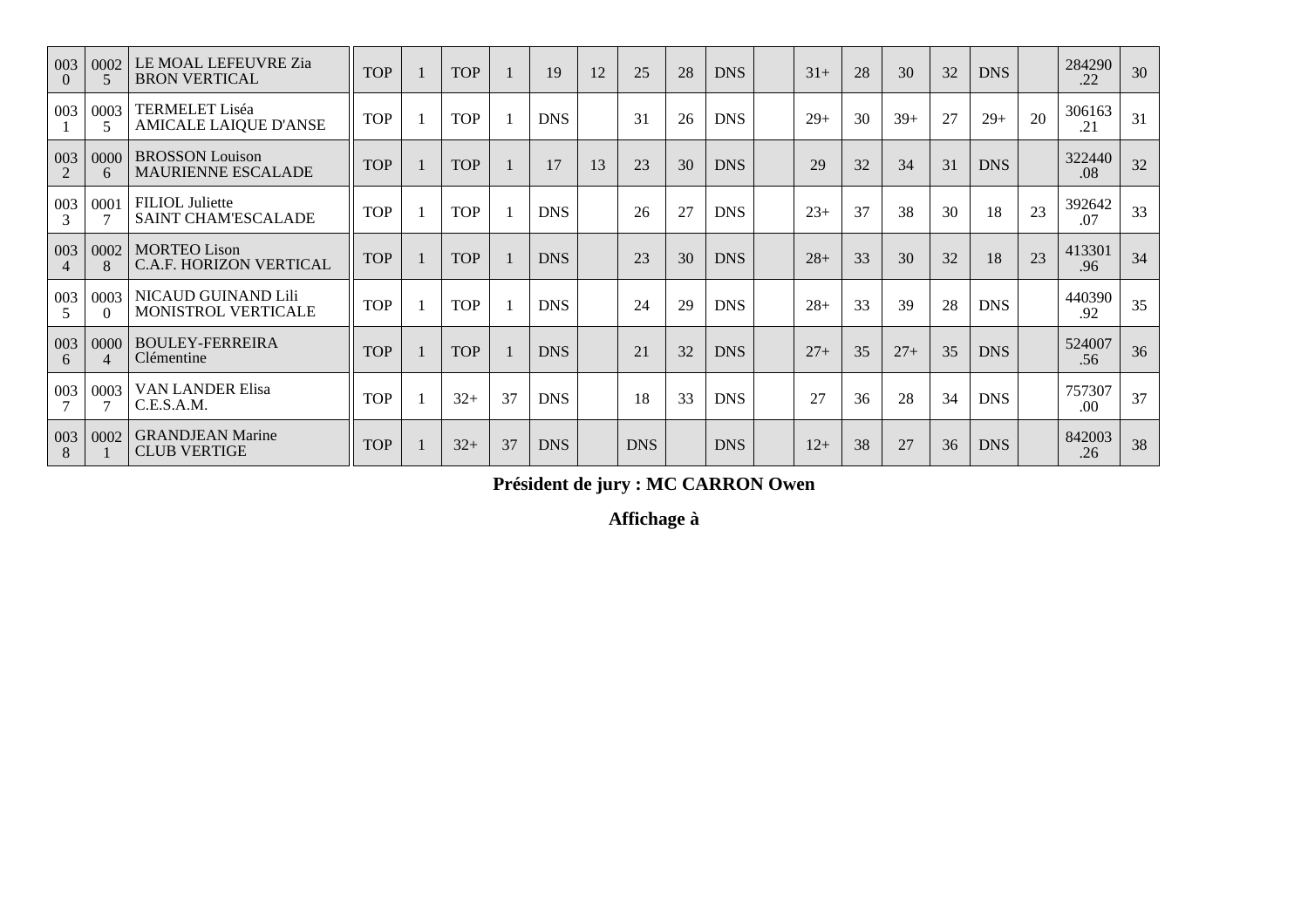

# **Open régional difficulté jeunes, sénior, vétéran AURA Le 21/05/2022 à Escale ARNAS organisé par Club VertigeRésultats définitifs Finale - U16 Hommes**

| 2               |                                     |                                                        |                         |     |            |     |            |     |               |                | Qualification |                |            |                |            |     |            |              |                          |                | Finale |                |
|-----------------|-------------------------------------|--------------------------------------------------------|-------------------------|-----|------------|-----|------------|-----|---------------|----------------|---------------|----------------|------------|----------------|------------|-----|------------|--------------|--------------------------|----------------|--------|----------------|
|                 |                                     |                                                        |                         |     |            |     |            |     |               |                |               | Quota 8        |            |                |            |     |            |              |                          |                |        |                |
|                 |                                     |                                                        | $\overline{\mathbf{4}}$ |     | 8          |     | 14         |     | 20            |                | 24            |                | 25         |                | 27         |     | 29         |              | <b>Total</b>             |                |        |                |
| Rang            | #                                   | Identité                                               | Haut.                   | Cl. | Haut.      | Cl. | Haut.      | Cl. | Haut.         | Cl.            | Haut.         | Cl.            | Haut.      | Cl.            | Haut.      | Cl. | Haut.      | Cl.          | <b>pts</b>               | Cl.            | Haut.  | Cl.            |
| 001             | 0012<br>8                           | <b>VIVIAND Tolin</b><br><b>BRON VERTICAL</b>           | <b>DNS</b>              |     | <b>DNS</b> |     | <b>TOP</b> |     | 32            | $\mathbf{1}$   | <b>TOP</b>    |                | <b>DNS</b> |                | <b>TOP</b> |     | <b>TOP</b> | -1           | 3279.9<br>7              | $\overline{2}$ | 46     | -1             |
| 002             | 001<br>6                            | <b>GUIDONI Malo</b><br><b>ROC EVASION ANNECY</b>       | <b>DNS</b>              |     | <b>DNS</b> |     | <b>DNS</b> |     | $24+$         | $\overline{2}$ | <b>TOP</b>    |                | <b>TOP</b> | $\overline{1}$ | <b>TOP</b> |     | <b>TOP</b> | $\mathbf{1}$ | 3073.4<br>$\overline{7}$ |                | 45     | $\overline{2}$ |
| 003             | 0011<br>$\Delta$                    | <b>GACHON</b> Antonin<br><b>CLUB VERTIGE</b>           | <b>DNS</b>              |     | <b>TOP</b> |     | <b>TOP</b> |     | <b>DNS</b>    |                | <b>DNS</b>    |                | <b>TOP</b> | -1             | <b>TOP</b> |     | <b>TOP</b> | -1           | 11066.<br>92             | 6              | $39+$  | 3              |
| 004             | 0010<br>8                           | <b>CHEMELLE Arthur</b><br><b>AMICALE LAIQUE D'ANSE</b> | <b>DNS</b>              |     | <b>TOP</b> |     | <b>TOP</b> |     | 21            | $\overline{4}$ | <b>DNS</b>    |                | $32+$      | 9              | <b>TOP</b> |     | <b>TOP</b> | $\mathbf{1}$ | 11304.<br>95             | $\overline{7}$ | 31.5   | $\overline{4}$ |
| 005             | 0011<br>3                           | <b>ERTZBISCHOFF Matheo</b><br><b>CLUB DES SPORTS</b>   | 18                      | 8   | <b>TOP</b> |     | <b>DNS</b> |     | $21+$         | 3              | 27            | 7              | <b>DNS</b> |                | <b>TOP</b> |     | <b>TOP</b> | $\mathbf{1}$ | 12711<br>90              | 8              | 31.5   | $\overline{4}$ |
| 006             | 0010                                | <b>CHATAGNON Mael</b><br><b>CHAMBERY ESCALADE</b>      | <b>TOP</b>              |     | <b>DNS</b> |     | <b>DNS</b> |     | <b>DNS</b>    |                | $31+$         | 3              | $46+$      | $\overline{4}$ | <b>TOP</b> |     | <b>TOP</b> | $\mathbf{1}$ | 6317.0<br>8              | $\overline{3}$ | $29+$  | 6              |
| 007             | 0012<br>7                           | <b>VACTHER Loric</b><br><b>AIN ROC</b>                 | 29                      | 3   | <b>TOP</b> |     | <b>TOP</b> |     | <b>DNS</b>    |                | $29+$         | $\overline{A}$ | <b>DNS</b> |                | <b>TOP</b> |     | <b>TOP</b> | -1           | 6520.0<br>$\Omega$       | $\overline{4}$ | $29+$  | 6              |
| 008             | 0011<br>$\Omega$                    | <b>DESTOMBES Nils</b><br><b>ROYANS ESCALADE</b>        | <b>TOP</b>              |     | <b>DNS</b> |     | <b>TOP</b> |     | <b>DNS</b>    |                | 27            | 7              | $44+$      | 6              | <b>DNS</b> |     | <b>TOP</b> | 1            | 6815.4<br>8              | 5              | $29+$  | 6              |
| 009             | 0012<br>$\boldsymbol{\vartriangle}$ | PERRET Sacha<br>C.A.F. HORIZON VERTICAL                | 9                       | 17  | <b>TOP</b> | - 1 | <b>TOP</b> |     | 18            | 10             | 24            | 10             | <b>DNS</b> |                | <b>TOP</b> |     | <b>TOP</b> | $\mathbf{1}$ | 15199.<br>84             | $\mathbf Q$    |        |                |
| 001<br>$\Omega$ | 0012<br>5                           | PEYROLLIER Elouan<br>C.A.F. HORIZON VERTICAL           | 28                      | 5   | <b>TOP</b> |     | $41+$      | 8   | 19            | 6              | <b>DNS</b>    |                | <b>DNS</b> |                | <b>TOP</b> |     | <b>TOP</b> | $\mathbf{1}$ | 15589.<br>10             | 10             |        |                |
| 001             | 0012<br>$\theta$                    | <b>MEYER Romain</b><br><b>AMICALE LAIQUE</b>           | 29                      | 3   | <b>TOP</b> | -1  | 37         | 11  | <sup>11</sup> | 13             | 23            | 14             | <b>DNS</b> |                | <b>TOP</b> |     | <b>TOP</b> | -1           | 15781<br>50              | 11             |        |                |
| 001<br>2        | 0010<br>5                           | <b>CARPENTIER MAS Yann</b><br><b>ESCAPILADE</b>        | <b>DNS</b>              |     | <b>TOP</b> |     | <b>TOP</b> |     | 19            | 6              | 23.5          | 12             | <b>DNS</b> |                | <b>TOP</b> |     | <b>TOP</b> | $\mathbf{1}$ | 16823.<br>14             | 12             |        |                |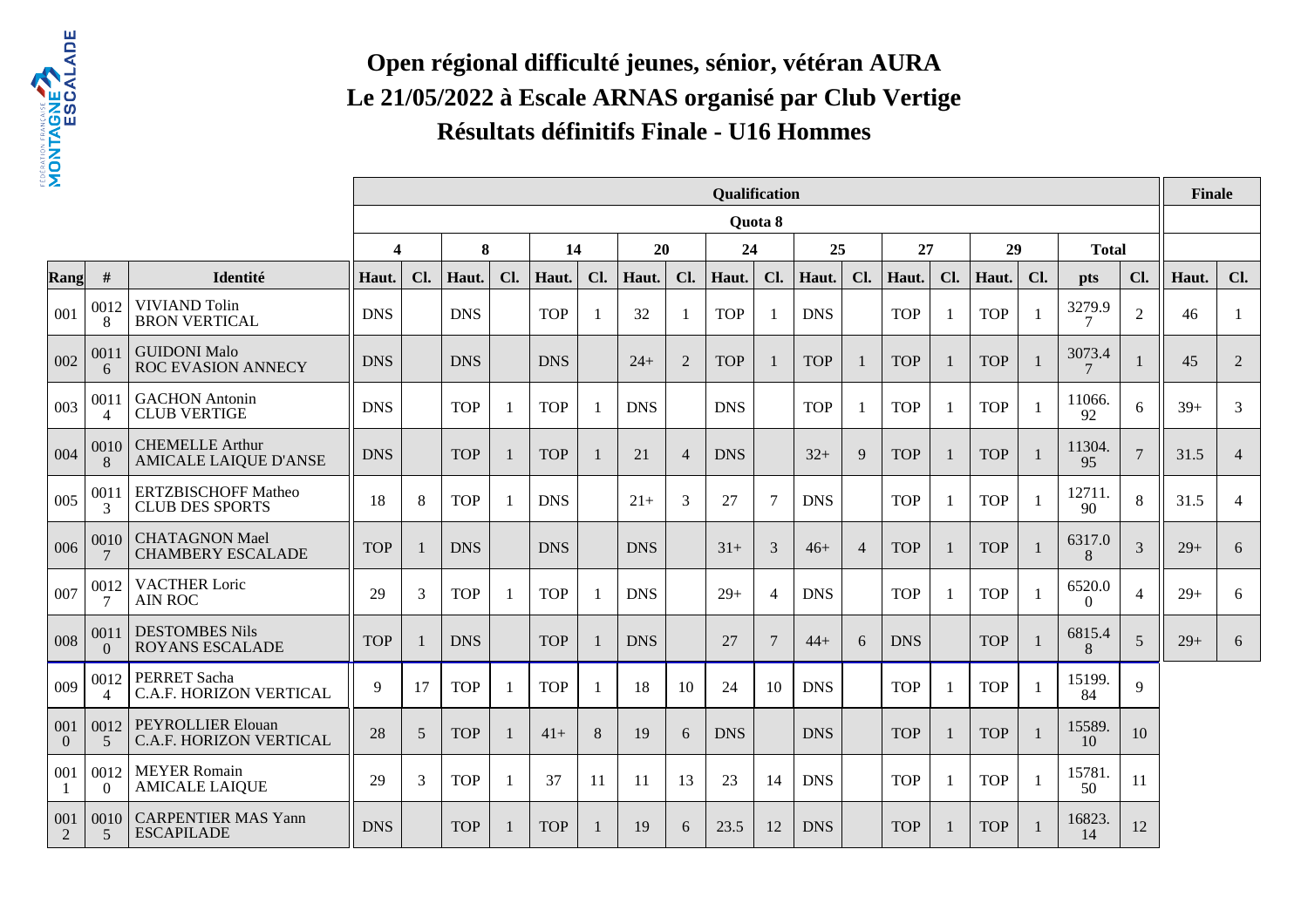| 001<br>3              | 0012                   | NOUANI--PORNON Nathan<br><b>READY TO GRIMPE</b>        | <b>DNS</b> |        | <b>TOP</b> | 1            | <b>DNS</b> |    | $19+$      | 5  | <b>DNS</b> |    | 48         | 3              | <b>TOP</b> |    | <b>TOP</b> |              | 17874.<br>69  | 13 |
|-----------------------|------------------------|--------------------------------------------------------|------------|--------|------------|--------------|------------|----|------------|----|------------|----|------------|----------------|------------|----|------------|--------------|---------------|----|
| 001<br>$\overline{4}$ | 0012<br>3              | <b>PAILLET Samuel</b><br>AIN ROC                       | 28         | 5      | <b>TOP</b> | $\mathbf{1}$ | $27 +$     | 18 | <b>DNS</b> |    | $28+$      | 5  | <b>DNS</b> |                | <b>TOP</b> |    | <b>TOP</b> |              | 19651.<br>97  | 14 |
| 001<br>5              | 0011<br>2              | <b>EDOUARD Nathan</b><br>ROC EVASION ANNECY            | <b>DNS</b> |        | <b>DNS</b> |              | <b>DNS</b> |    | 19         | 6  | $27+$      | 6  | $46+$      | $\overline{4}$ | <b>TOP</b> | -1 | <b>TOP</b> | -1           | 19918.<br>36  | 15 |
| 001<br>6              | 0011<br>7              | <b>JACQUEMOUD Malo</b><br>ROC EVASION ANNECY           | 13         | 15     | <b>TOP</b> | $\mathbf{1}$ | <b>DNS</b> |    | 17         | 11 | <b>DNS</b> |    | $33+$      | $\tau$         | <b>TOP</b> |    | <b>TOP</b> |              | 32800.<br>65  | 16 |
| 001<br>7              | 0012<br>2              | <b>PAILLET Arthur</b><br><b>LYON ESCALADE SPORTIVE</b> | $27+$      | $\tau$ | <b>TOP</b> | $\mathbf{1}$ | 40         | 10 | <b>DNS</b> |    | <b>DNS</b> |    | <b>DNS</b> |                | <b>TOP</b> |    | <b>TOP</b> |              | 34577.<br>54  | 17 |
| 001<br>8              | 0011<br>8              | <b>MASSON</b> Mathias<br>C.A.F. HORIZON VERTICAL       | $14+$      | 10     | <b>TOP</b> | 1            | 29         | 15 | 14         | 12 | <b>DNS</b> |    | $25+$      | 10             | <b>TOP</b> | 1  | $31+$      | 20           | 37004.<br>12  | 18 |
| 001<br>9              | 0010<br>2              | <b>BERTRAND</b> Augustin<br><b>CLUB DES SPORTS</b>     | <b>DNS</b> |        | <b>TOP</b> | $\mathbf{1}$ | <b>DNS</b> |    | $18+$      | 9  | 27         | 7  | <b>DNS</b> |                | <b>TOP</b> | -1 | <b>TOP</b> | -1           | 37380.<br>47  | 19 |
| 002<br>$\theta$       | 0010<br>9              | COUVRET Timéo<br><b>CHAMBERY ESCALADE</b>              | $13+$      | 14     | <b>TOP</b> | $\mathbf{1}$ | $28+$      | 16 | <b>DNS</b> |    | 23.5       | 12 | <b>DNS</b> |                | <b>TOP</b> |    | <b>TOP</b> | $\mathbf{1}$ | 46818.<br>21  | 20 |
| 002<br>$\mathbf{1}$   | 0012<br>9              | <b>ZERDAN</b> Benjamin<br>MONISTROL VERTICALE          | 18         | 8      | <b>TOP</b> | $\mathbf{1}$ | $29+$      | 14 | 10         | 16 | <b>DNS</b> |    | <b>DNS</b> |                | <b>TOP</b> | -1 | 26         | 23           | 57643.<br>26  | 21 |
| 002<br>2              | 0011<br>9              | <b>MAURY Mattéo</b><br><b>CLUB VERTIGE</b>             | 10         | 16     | <b>TOP</b> | $\mathbf{1}$ | $27+$      | 18 | 11         | 13 | <b>DNS</b> |    | $21+$      | 11             | <b>TOP</b> |    | $31+$      | 20           | 60210.<br>56  | 22 |
| 002<br>3              | 0010                   | <b>BENACCHIO Pablo</b><br>ROYANS ESCALADE              | 14         | 11     | <b>DNS</b> |              | $41+$      | 8  | <b>DNS</b> |    | $23.5+$    | 11 | $33+$      | 7              | <b>DNS</b> |    | <b>DNS</b> |              | 61646.<br>22  | 23 |
| 002<br>$\overline{4}$ | 0011<br>5              | <b>GAUCHER RODIG Tom</b><br>MONISTROL VERTICALE        | 14         | 11     | <b>TOP</b> | $\mathbf{1}$ | $30+$      | 13 | 11         | 13 | <b>DNS</b> |    | <b>DNS</b> |                | <b>TOP</b> |    | 26         | 23           | 61736.<br>41  | 24 |
| 002<br>5              | 0012<br>6              | <b>SARAZIN Tylian</b><br><b>CLUB VERTIGE</b>           | 8          | 19     | <b>TOP</b> | $\mathbf{1}$ | $28+$      | 16 | $8+$       | 17 | <b>DNS</b> |    | $21+$      | 11             | <b>TOP</b> | -1 | $18+$      | 26           | 76970.<br>36  | 25 |
| 002<br>6              | 0011                   | <b>DUGAST</b> Gabriel<br><b>AMICALE LAIQUE D'ANSE</b>  | 9          | 17     | <b>TOP</b> | $\mathbf{1}$ | 35         | 12 | <b>DNS</b> |    | <b>DNS</b> |    | <b>DNS</b> |                | <b>TOP</b> |    | $31+$      | 20           | 86788.<br>93  | 26 |
| 002<br>7              | 0010<br>$\overline{4}$ | <b>CALLET Marius</b><br>SAINT HEAND ESCALADE           | 14         | 11     | <b>TOP</b> | $\mathbf{1}$ | <b>DNS</b> |    | <b>DNS</b> |    | 17         | 15 | <b>DNS</b> |                | <b>TOP</b> | -1 | 20         | 25           | 90545.<br>25  | 27 |
| 002<br>8              | 0010<br>3              | <b>CALLET</b> Anatole<br><b>SAINT HEAND ESCALADE</b>   | 8          | 19     | <b>TOP</b> | $\mathbf{1}$ | <b>DNS</b> |    | <b>DNS</b> |    | 15         | 16 | <b>DNS</b> |                | <b>TOP</b> | 1  | 18         | 27           | 123884<br>.96 | 28 |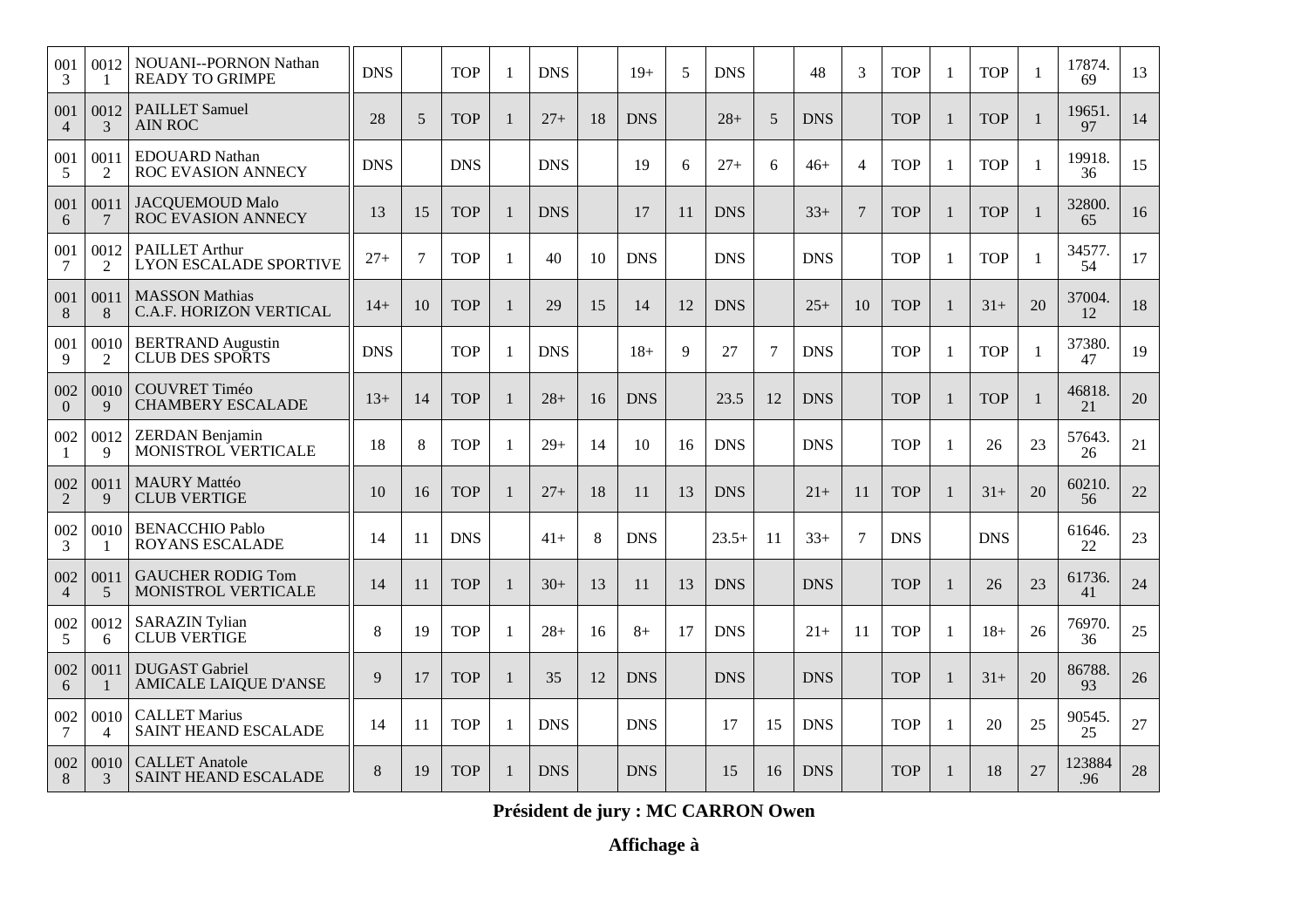

# **Open régional difficulté jeunes, sénior, vétéran AURA Le 22/05/2022 à Escale ARNAS organisé par Club VertigeRésultats définitifs Finale - U18 Femmes**

| 2                     |                        |                                                         |            |     |            |                |            |        |            |                          | Qualification |                |            |                |            |     |            |              |                          |                 | <b>Finale</b> |                |
|-----------------------|------------------------|---------------------------------------------------------|------------|-----|------------|----------------|------------|--------|------------|--------------------------|---------------|----------------|------------|----------------|------------|-----|------------|--------------|--------------------------|-----------------|---------------|----------------|
|                       |                        |                                                         |            |     |            |                |            |        |            |                          |               | <b>Ouota 8</b> |            |                |            |     |            |              |                          |                 |               |                |
|                       |                        |                                                         | 7          |     | 10         |                | 14         |        | 16         |                          | 22            |                | 27         |                | 30         |     | 34         |              | <b>Total</b>             |                 |               |                |
| Rang                  | #                      | Identité                                                | Haut.      | Cl. | Haut.      | Cl.            | Haut.      | Cl.    | Haut.      | Cl.                      | Haut.         | Cl.            | Haut.      | Cl.            | Haut.      | Cl. | Haut.      | Cl.          | <b>pts</b>               | Cl.             | Haut.         | Cl.            |
| 001                   | 0020<br>3              | <b>BOUCINHA Ninon</b><br><b>CLUB VERTIGE</b>            | <b>TOP</b> |     | <b>TOP</b> | $\overline{1}$ | <b>TOP</b> |        | <b>TOP</b> | -1                       | $36+$         |                | <b>TOP</b> | $\mathbf{1}$   | <b>TOP</b> |     | <b>DNS</b> |              | 545.25                   |                 | 31            | -1             |
| 002                   | 0021<br>$\mathcal{E}$  | <b>LYANT</b> Margaux<br><b>CHAMBERY ESCALADE</b>        | <b>TOP</b> |     | <b>TOP</b> |                | <b>TOP</b> |        | $51+$      | $\overline{4}$           | 28            | 2              | <b>TOP</b> | $\mathbf{1}$   | <b>TOP</b> |     | <b>TOP</b> |              | 552.20                   | 2               | 30            | $\overline{2}$ |
| 003                   | 0020                   | AUBERT-MASMOUDI Aman<br><b>ROC EVASION ANNECY</b>       | <b>TOP</b> |     | <b>TOP</b> | $\mathbf{1}$   | <b>TOP</b> |        | <b>TOP</b> | $\overline{\phantom{0}}$ | 24            | $\overline{4}$ | <b>TOP</b> | $\overline{1}$ | <b>TOP</b> |     | <b>TOP</b> |              | 552.20                   | 2               | $28+$         | 3              |
| 004                   | 0021<br>$\mathcal{P}$  | <b>LONGCHAMBON Sophia</b><br>LA DEGAINE ESCALADE ET     | <b>TOP</b> |     | <b>TOP</b> |                | <b>TOP</b> |        | $39+$      | $\overline{7}$           | 27            | 3              | <b>TOP</b> | $\mathbf{1}$   | <b>TOP</b> |     | <b>TOP</b> | 1            | 894.66                   | $\overline{4}$  | 28            | $\overline{4}$ |
| 005                   | 0020<br>5              | <b>CHRISTOFFERSEN Ines</b><br><b>ROC EVASION ANNECY</b> | <b>TOP</b> |     | <b>TOP</b> | $\mathbf{1}$   | $41+$      | 6      | $44+$      | 6                        | $21+$         | 5              | 11         | 18             | <b>TOP</b> |     | <b>TOP</b> |              | 3207.9                   | $7\phantom{.0}$ | $27+$         | 5              |
| 006                   | 002<br>5               | PEJON GACHET Lisa<br><b>CHAMBERY ESCALADE</b>           | <b>TOP</b> |     | <b>TOP</b> |                | 30         | 9      | $38+$      | 8                        | 19            | 7              | <b>TOP</b> | $\mathbf{1}$   | <b>TOP</b> |     | <b>TOP</b> | $\mathbf{1}$ | 2683.9<br>8              | 6               | 16            | 6              |
| 007                   | 0020<br>$\mathbf Q$    | <b>KERVELLA Lison</b><br><b>CLUB VERTIGE</b>            | <b>TOP</b> |     | <b>TOP</b> |                | 41         | $\tau$ | 47         | 5                        | 11            | 13             | <b>TOP</b> | $\overline{1}$ | 39         | 13  | <b>TOP</b> |              | 3909.0<br>$\overline{5}$ | 8               | $15+$         | $\tau$         |
| 008                   | 0021<br>8              | <b>VILLARD</b> Lucie<br><b>ROC EVASION ANNECY</b>       | <b>TOP</b> |     | <b>TOP</b> |                | <b>TOP</b> |        | $38+$      | 8                        | $20+$         | 6              | <b>TOP</b> | $\mathbf{1}$   | <b>TOP</b> |     | <b>TOP</b> | 1            | 1434.6<br>5              | 5               | 11            | 8              |
| 009                   | 0021<br>$\Omega$       | <b>LEGROS Ninon</b><br><b>CHAMBERY ESCALADE</b>         | <b>TOP</b> |     | <b>TOP</b> | -1             | $32+$      | 8      | $38+$      | 8                        | $14+$         | 11             | 35         | 10             | <b>TOP</b> | -1  | <b>TOP</b> | -1           | 5015.5                   | $\mathbf Q$     |               |                |
| 001<br>$\overline{0}$ | 0020<br>8              | <b>ITSCHERT Anouk</b><br>LA DEGAINE ESCALADE ET         | <b>TOP</b> |     | <b>TOP</b> |                | 29         | 10     | $34+$      | 11                       | 16            | 8              | 32         | 12             | <b>TOP</b> |     | <b>TOP</b> | -1           | 6198.3<br>8              | 10              |               |                |
| 001                   | 0021<br>$\overline{4}$ | <b>MERLET</b> Coralie<br><b>CAFLA ROCHE</b>             | <b>TOP</b> |     | <b>TOP</b> | $\mathbf{1}$   | 29         | 10     | 33         | 15                       | 15            | 9              | $36+$      | 8              | <b>TOP</b> | -1  | 38         | 10           | 8935.4<br>$\Omega$       | 11              |               |                |
| 001<br>2              | 0022<br>$\Omega$       | <b>VUITTENEZ Gabrielle</b><br><b>ESCAPILADE</b>         | <b>TOP</b> |     | <b>TOP</b> |                | 27         | 13     | $34+$      | 11                       | <b>DNS</b>    |                | 36         | 9              | $40+$      | 11  | 38         | 10           | 19395.<br>42             | 12              |               |                |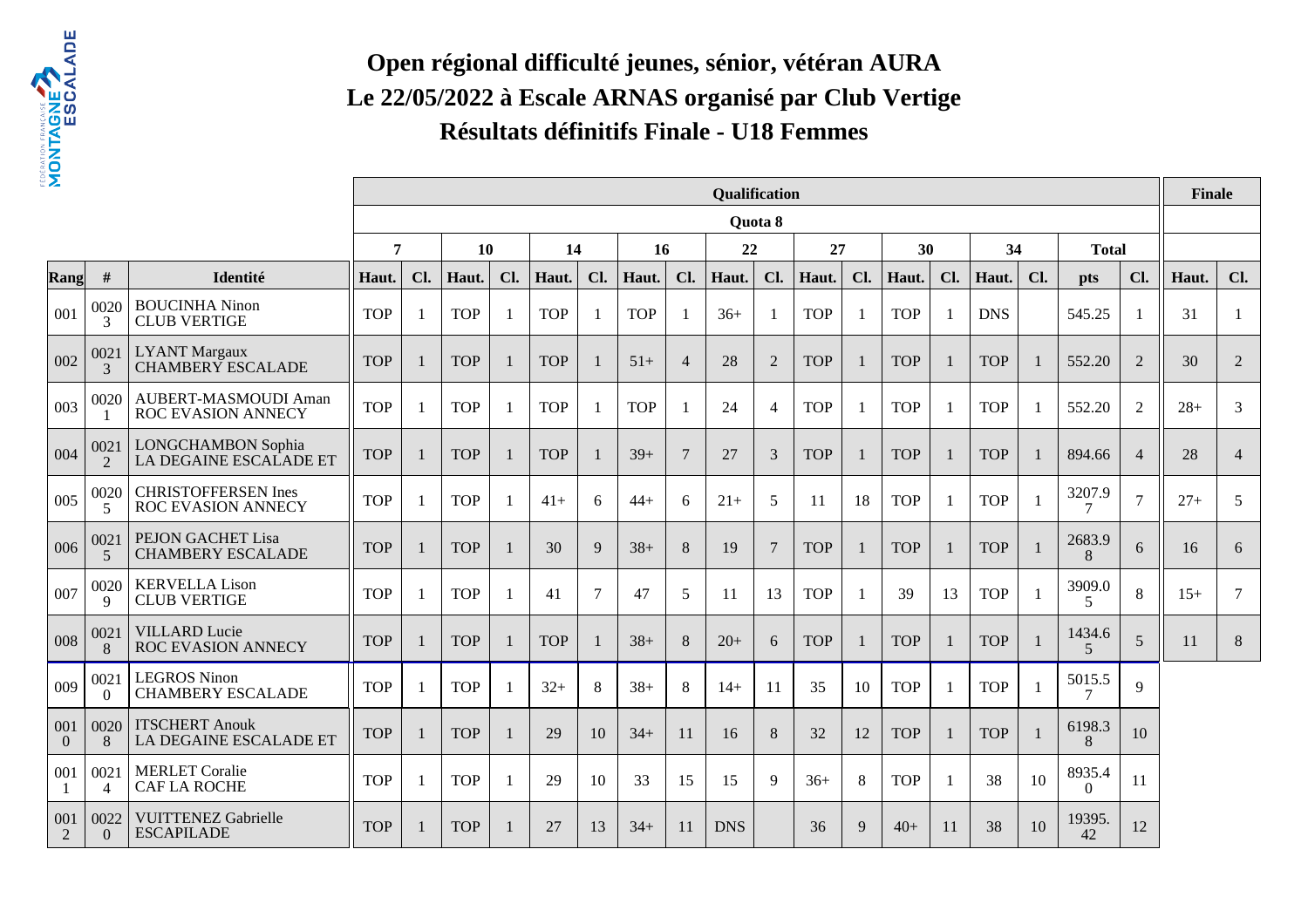| 001<br>3                | 0020      | <b>CARRAZ VENTURA Selena</b><br><b>GRIMP'PASSION</b>   | <b>TOP</b> | <b>TOP</b> |    | <b>DNS</b> |    | <b>TOP</b> |    | <b>DNS</b> |    | <b>DNS</b> |    | 29    | 19             | 25         | 15 | 23012.<br>67 | 13 |
|-------------------------|-----------|--------------------------------------------------------|------------|------------|----|------------|----|------------|----|------------|----|------------|----|-------|----------------|------------|----|--------------|----|
| 001<br>$\overline{4}$   | 0020<br>6 | <b>DEZELLUS</b> Jeanne<br><b>BRON VERTICAL</b>         | <b>TOP</b> | <b>TOP</b> |    | 26         | 15 | $34+$      |    | 15         | 9  | $29+$      | 13 | $40+$ | 11             | <b>DNS</b> |    | 23995.<br>34 | 14 |
| 001<br>5                | 0021      | <b>LEONARD</b> Margot<br>MINERAL SPIRIT                | <b>TOP</b> | <b>TOP</b> |    | 28         | 12 | <b>DNS</b> |    | 14         | 12 | $32+$      | 11 | $30+$ | 17             | $31+$      | 13 | 29138.<br>98 | 15 |
| 001<br>6                | 0022      | <b>WITASSE FREROT Clara</b><br><b>BRON VERTICAL</b>    | <b>TOP</b> | <b>TOP</b> |    | 22         | 16 | $33+$      | 14 | <b>DNS</b> |    | <b>DNS</b> |    | 39    | 13             | 34         | 12 | 39379.<br>79 | 16 |
| 001                     | 0021      | <b>ROBERT Romane</b><br>C.A.F. HORIZON VERTICAL        | <b>TOP</b> | <b>TOP</b> |    | 27         | 13 | 28         | 16 | <b>DNS</b> |    | $28+$      | 14 | 30    | 18             | <b>DNS</b> |    | 47623.<br>50 | 17 |
| 001<br>8                | 0021<br>6 | <b>RAILLON</b> Eva<br><b>CLUB VERTIGE</b>              | <b>TOP</b> | <b>TOP</b> |    | $20+$      | 17 | $21+$      | 20 | 11         | 13 | $16+$      | 17 | 29    | 19             | 16         | 17 | 55662.<br>24 | 18 |
| 001<br>9                | 0020      | DUCROZ Léa<br><b>CLUB DES SPORTS</b>                   | <b>TOP</b> | $31+$      | 21 | $15+$      | 19 | $22+$      | 19 | 11         | 13 | $26+$      | 15 | $34+$ | 15             | $29+$      | 14 | 60642.<br>75 | 19 |
| 002<br>$\left( \right)$ | 0021<br>9 | <b>VOURCH Lénaick</b><br>SAINT HEAND ESCALADE          | <b>TOP</b> | <b>TOP</b> |    | <b>DNS</b> |    | $23+$      | 18 | <b>DNS</b> |    | <b>DNS</b> |    | 34    | 16             | 25         | 15 | 62536.<br>11 | 20 |
| 002                     | 0020<br>2 | <b>BARBIER Alice</b><br><b>C.A.F. HORIZON VERTICAL</b> | <b>TOP</b> | <b>TOP</b> |    | 16         | 18 | 26         | 17 | <b>DNS</b> |    | $21+$      | 16 | 27    | $\overline{2}$ | <b>DNS</b> |    | 65452.<br>24 | 21 |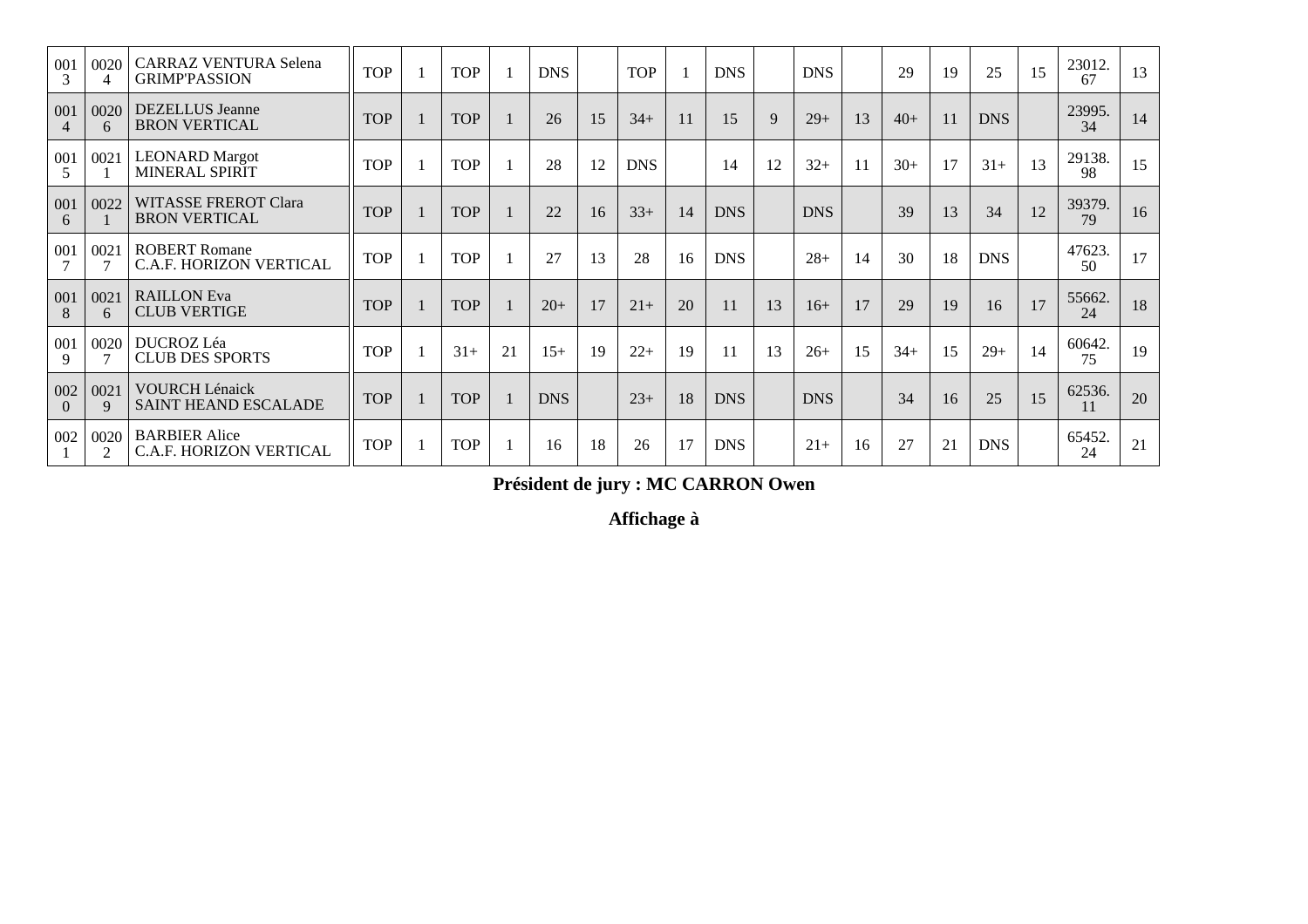

# **Open régional difficulté jeunes, sénior, vétéran AURA Le 21/05/2022 à Escale ARNAS organisé par Club VertigeRésultats définitifs Finale - U18 Hommes**

| 2               |                                  |                                                   |                         |     |            |                |            |     |            |                | Qualification |         |            |                |            |     |            |              |                         |                | <b>Finale</b> |                 |
|-----------------|----------------------------------|---------------------------------------------------|-------------------------|-----|------------|----------------|------------|-----|------------|----------------|---------------|---------|------------|----------------|------------|-----|------------|--------------|-------------------------|----------------|---------------|-----------------|
|                 |                                  |                                                   |                         |     |            |                |            |     |            |                |               | Quota 8 |            |                |            |     |            |              |                         |                |               |                 |
|                 |                                  |                                                   | $\overline{\mathbf{4}}$ |     | 8          |                | 9          |     | 12         |                | 24            |         | 25         |                | 27         |     | 29         |              | <b>Total</b>            |                |               |                 |
| Rang            | #                                | Identité                                          | Haut.                   | Cl. | Haut.      | Cl.            | Haut.      | Cl. | Haut.      | Cl.            | Haut.         | Cl.     | Haut.      | Cl.            | Haut.      | Cl. | Haut.      | Cl.          | <b>pts</b>              | Cl.            | Haut.         | Cl.             |
| 001             | 0032<br>5                        | PALMARO Hugo<br>CAF LA ROCHE                      | <b>DNS</b>              |     | <b>TOP</b> | $\overline{1}$ | <b>TOP</b> |     | $28+$      | $\overline{4}$ | <b>TOP</b>    |         | <b>TOP</b> | -1             | <b>TOP</b> |     | <b>TOP</b> | -1           | 4942.5<br>3             | $\overline{4}$ | $37+$         | -1              |
| 002             | 0031<br>5                        | <b>GARCIA</b> Romain<br><b>CAF LA ROCHE</b>       | 15                      | 18  | <b>TOP</b> |                | <b>TOP</b> |     | $32+$      | -1             | <b>TOP</b>    |         | <b>TOP</b> | 1              | <b>TOP</b> |     | <b>TOP</b> | $\mathbf{1}$ | 1920.2<br>5             |                | $36+$         | $\overline{2}$  |
| 003             | 0032<br>$\boldsymbol{\varDelta}$ | <b>MERLET</b> Romain<br><b>CAF LA ROCHE</b>       | <b>DNS</b>              |     | <b>TOP</b> |                | <b>TOP</b> |     | $29+$      | 3              | <b>TOP</b>    |         | <b>TOP</b> | -1             | <b>TOP</b> |     | <b>TOP</b> | 1            | 4035.5<br>6             | 3              | $36+$         | $\overline{2}$  |
| 004             | 0031<br>$\overline{4}$           | <b>FRANCE Mathias</b><br><b>ESCAPILADE</b>        | <b>TOP</b>              |     | <b>TOP</b> |                | <b>TOP</b> |     | $30.5+$    | 2              | $32+$         | 8       | <b>DNS</b> |                | <b>TOP</b> |     | <b>TOP</b> | $\mathbf{1}$ | 6290.1<br>$\mathcal{R}$ | 6              | $28+$         | $\overline{4}$  |
| 005             | 0033<br>2                        | <b>VALLET</b> Antoine<br><b>CHAMBERY ESCALADE</b> | <b>TOP</b>              |     | <b>TOP</b> |                | <b>TOP</b> |     | $28+$      | $\overline{4}$ | <b>TOP</b>    |         | <b>TOP</b> | $\overline{1}$ | <b>TOP</b> |     | <b>TOP</b> | 1            | 2447.8<br>4             | $\overline{2}$ | $26+$         | 5               |
| 006             | 0031<br>9                        | <b>LEROY</b> Gaspard<br><b>CLUB VERTIGE</b>       | <b>TOP</b>              |     | <b>TOP</b> |                | <b>TOP</b> |     | 24         | $\overline{7}$ | <b>TOP</b>    |         | <b>DNS</b> |                | <b>TOP</b> |     | <b>TOP</b> | $\mathbf{1}$ | 8613.1<br>2             | $\overline{7}$ | 26            | 6               |
| 007             | 0031<br>8                        | <b>JANDET Nathan</b><br><b>READY TO GRIMPE</b>    | <b>TOP</b>              |     | <b>TOP</b> |                | <b>TOP</b> |     | <b>DNS</b> |                | <b>TOP</b>    |         | <b>TOP</b> | -1             | <b>TOP</b> |     | <b>TOP</b> | $\mathbf{1}$ | 5711.6<br>3             | 5              | $25.5+$       | $7\phantom{.0}$ |
| 008             | 0032<br>$\Omega$                 | <b>LEVY</b> Titouan<br><b>CLUB VERTIGE</b>        | <b>TOP</b>              |     | <b>TOP</b> |                | 42         | 13  | $14+$      | 14             | $31+$         | 9       | $48+$      | $8\phantom{1}$ | <b>TOP</b> |     | <b>TOP</b> | $\mathbf{1}$ | 14092.<br>19            | 8              | $20.5+$       | $\, 8$          |
| 009             | 0031                             | <b>FERRET Robin</b><br><b>CLUB VERTIGE</b>        | <b>TOP</b>              | 1   | <b>TOP</b> | - 1            | <b>TOP</b> |     | 15         | 13             | $23.5+$       | 20      | $44+$      | 9              | <b>TOP</b> |     | <b>TOP</b> | $\mathbf{1}$ | 14918.<br>36            | $\mathbf Q$    |               |                 |
| 001<br>$\Omega$ | 0030<br>5                        | <b>CHARBONNEAUX Tom</b><br><b>CAF LA ROCHE</b>    | <b>TOP</b>              |     | <b>TOP</b> |                | $34+$      | 16  | <b>DNS</b> |                | 31            | 10      | <b>TOP</b> | 1              | <b>TOP</b> |     | <b>TOP</b> | $\mathbf{1}$ | 15821<br>40             | 10             |               |                 |
| 001             | 0033<br>$\theta$                 | <b>SERVEL Charles</b><br>MONISTROL VERTICALE      | <b>DNS</b>              |     | <b>TOP</b> | $\overline{1}$ | <b>DNS</b> |     | 28         | 6              | <b>TOP</b>    |         | $49+$      | $\tau$         | <b>TOP</b> |     | <b>TOP</b> | 1            | 16751<br>60             | 11             |               |                 |
| 001<br>2        | 0031<br>6                        | <b>IVALDI</b> Luca<br><b>READY TO GRIMPE</b>      | <b>TOP</b>              |     | <b>TOP</b> |                | $34+$      | 16  | $17+$      | 9              | 28            | 12      | 43         | 12             | <b>TOP</b> |     | <b>TOP</b> |              | 20684.<br>86            | 12             |               |                 |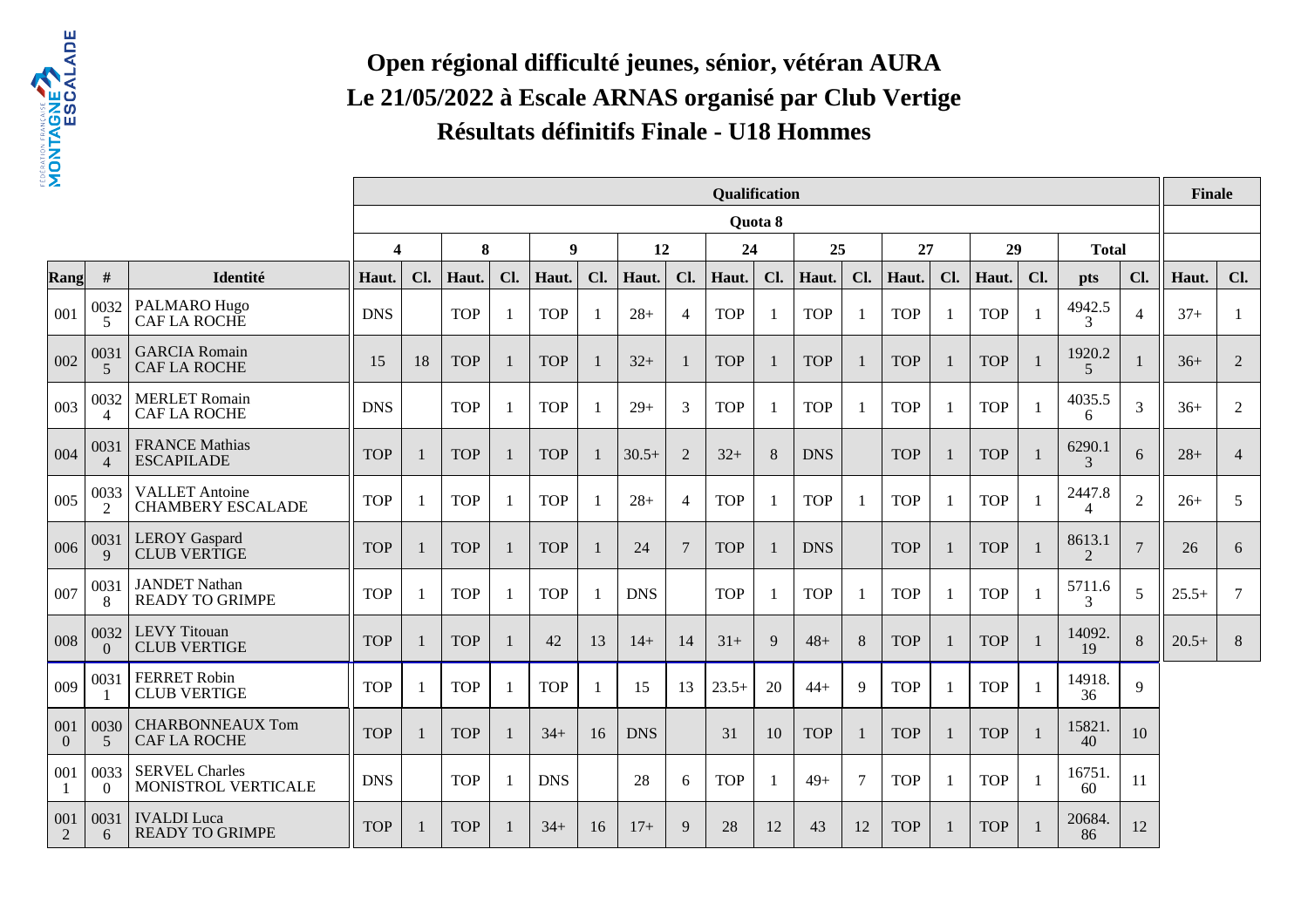| 001<br>3               | 0032<br>-1             | <b>MARTIN Solal</b><br><b>CHAMBERY ESCALADE</b>        | 28             | 15           | <b>TOP</b> | $\mathbf{1}$ | <b>TOP</b> | 1            | 24         | $7\phantom{.0}$ | $\Omega$   | 26 | $43+$      | 10 | <b>TOP</b> | $\mathbf{1}$ | <b>TOP</b> |              | 21894.<br>17   | 13 |
|------------------------|------------------------|--------------------------------------------------------|----------------|--------------|------------|--------------|------------|--------------|------------|-----------------|------------|----|------------|----|------------|--------------|------------|--------------|----------------|----|
| 001<br>4               | 0030<br>8              | <b>DESMAREST Lou</b><br><b>MAURIENNE ESCALADE</b>      | <b>TOP</b>     | $\mathbf{1}$ | <b>TOP</b> | $\mathbf{1}$ | $34+$      | 16           | $17+$      | 9               | 28         | 12 | 34         | 17 | <b>TOP</b> |              | <b>TOP</b> |              | 24979.<br>34   | 14 |
| 001<br>5               | 0031<br>$\sqrt{2}$     | <b>FOUILLOUX Hugo</b><br><b>READY TO GRIMPE</b>        | 28             | 15           | <b>TOP</b> | $\mathbf{1}$ | <b>TOP</b> | $\mathbf{1}$ | <b>DNS</b> |                 | 31         | 10 | $35+$      | 16 | <b>TOP</b> | $\mathbf{1}$ | <b>TOP</b> | -1           | 31042.<br>32   | 15 |
| 001<br>6               | 0030                   | <b>ARPIN Arthur</b><br><b>CAF LA ROCHE</b>             | <b>TOP</b>     | $\mathbf{1}$ | <b>TOP</b> | $\mathbf{1}$ | $34+$      | 16           | <b>DNS</b> |                 | 28         | 12 | $32+$      | 19 | <b>TOP</b> |              | <b>TOP</b> |              | 41798.<br>43   | 16 |
| 001<br>7               | 0030<br>3              | <b>BOUCHET Timeo</b><br><b>ESCAPILADE</b>              | <b>DNS</b>     |              | <b>TOP</b> | 1            | <b>TOP</b> | $\mathbf{1}$ | $16+$      | 11              | 27         | 16 | <b>DNS</b> |    | <b>TOP</b> | $\mathbf{1}$ | <b>TOP</b> | 1            | 44395.<br>55   | 17 |
| 001<br>8               | 0032<br>7              | <b>ROHRER Leon</b><br>MAURIENNE ESCALADE               | <b>TOP</b>     | 1            | <b>DNS</b> |              | <b>TOP</b> | $\mathbf{1}$ | $11+$      | 17              | 27         | 16 | 34         | 17 | <b>TOP</b> |              | $34+$      | 23           | 45066.<br>27   | 18 |
| 001<br>9               | 0031<br>7              | <b>JACQUET Mathis</b><br>MAURIENNE ESCALADE            | <b>TOP</b>     | 1            | <b>TOP</b> | $\mathbf{1}$ | $40+$      | 14           | $16+$      | 11              | 27         | 16 | <b>DNS</b> |    | <b>TOP</b> | $\mathbf{1}$ | $32+$      | 24           | 48419.<br>65   | 19 |
| 002<br>$\overline{0}$  | 0030<br>9              | DIONNET Léo<br><b>AMITIE ET NATURE</b>                 | $28+$          | 13           | <b>TOP</b> | $\mathbf{1}$ | $34+$      | 16           | <b>DNS</b> |                 | 24         | 19 | $39+$      | 13 | <b>TOP</b> |              | <b>TOP</b> |              | 60237.<br>95   | 20 |
| 002<br>-1              | 0032<br>6              | <b>POLOME</b> Ivan<br><b>AMICALE LAIQUE D'ANSE</b>     | <b>DNS</b>     |              | <b>TOP</b> | 1            | $34+$      | 16           | <b>DNS</b> |                 | 28         | 12 | $43+$      | 10 | <b>TOP</b> | 1            | <b>TOP</b> | $\mathbf{1}$ | 62739.<br>94   | 21 |
| 002<br>$\overline{2}$  | 0032<br>3              | <b>MERCIER DEL FORNO Eliott</b><br><b>CLUB VERTIGE</b> | $\overline{7}$ | 23           | <b>TOP</b> | $\mathbf{1}$ | $22+$      | 26           | $14+$      | 14              | $17+$      | 24 | 39         | 15 | <b>TOP</b> |              | <b>TOP</b> |              | 83827.<br>33   | 22 |
| 002<br>3               | 0033                   | VALLESI Axel<br><b>READY TO GRIMPE</b>                 | $28+$          | 13           | <b>DNS</b> |              | <b>DNS</b> |              | 14         | 16              | 23.5       | 21 | $39+$      | 13 | <b>TOP</b> |              | <b>TOP</b> |              | 90268.<br>82   | 23 |
| 002<br>$\overline{4}$  | 0033<br>$\overline{4}$ | VILLERMET Jean-baptiste<br><b>CHAMBERY ESCALADE</b>    | 28             | 15           | <b>TOP</b> | $\mathbf{1}$ | $34+$      | 16           | <b>DNS</b> |                 | <b>DNS</b> |    | <b>DNS</b> |    | <b>TOP</b> |              | <b>TOP</b> |              | 110480<br>.42  | 24 |
| 002<br>$5\overline{)}$ | 0032<br>9              | <b>SAHUC Florian</b><br><b>ESCAPILADE</b>              | $9+$           | 21           | <b>TOP</b> | 1            | $33+$      | 23           | $10+$      | 18              | $22+$      | 22 | <b>DNS</b> |    | <b>TOP</b> | $\mathbf{1}$ | $32+$      | 24           | 156001<br>.48  | 25 |
| 002<br>6               | 0030<br>$\overline{4}$ | <b>CHAPUS Hugo</b><br><b>AMICALE LAIQUE D'ANSE</b>     | $14+$          | 19           | <b>TOP</b> | $\mathbf{1}$ | $31+$      | 25           | $8\,$      | 19              | 21         | 23 | <b>DNS</b> |    | <b>TOP</b> |              | 32         | 27           | 171099<br>.00. | 26 |
| 002<br>7               | 0031<br>3              | <b>FOURNIER Dorian</b><br><b>MINERAL SPIRIT</b>        | $14+$          | 19           | <b>TOP</b> | $\mathbf{1}$ | $32+$      | 24           | <b>DNS</b> |                 | 14         | 25 | $25+$      | 21 | <b>TOP</b> | -1           | $32+$      | 24           | 171635<br>.26  | 27 |
| 002<br>8               | 0032<br>$\overline{2}$ | <b>MASSOT</b> Achille<br><b>CLUB VERTIGE</b>           | <b>DNS</b>     |              | <b>TOP</b> | $\mathbf{1}$ | $40+$      | 14           | <b>DNS</b> |                 | <b>DNS</b> |    | 30         | 20 | <b>TOP</b> |              | $21+$      | 29           | 172995<br>.13  | 28 |
| 002<br>9               | 0031<br>$\overline{0}$ | FELLOT-BIARD Leon<br><b>CLUB VERTIGE</b>               | 8              | 22           | 32         | 27           | <b>DNS</b> |              | <b>DNS</b> |                 | <b>DNS</b> |    | 19         | 22 | 20         | 29           | 25         | 28           | 451464<br>.55  | 29 |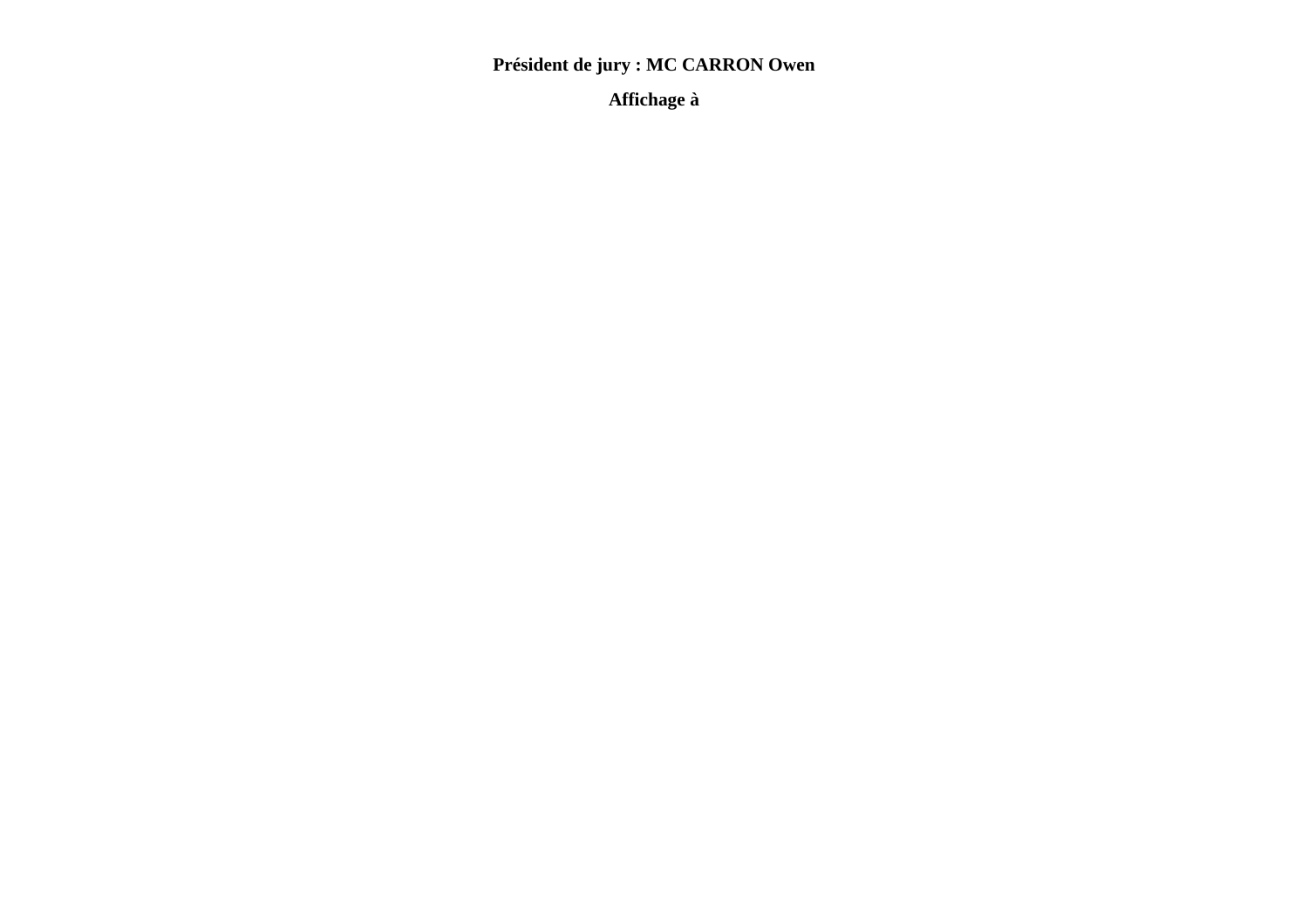

#### **Open régional difficulté jeunes, sénior, vétéran AURA Le 21/05/2022 à Escale ARNAS organisé par Club VertigeRésultats définitifs Finale - U20 Femmes**

| Σ           |           |                                                        |            |     |            |     |            |                |            |                | Qualification |         |            |                |            |     |            |     |              |                | <b>Finale</b> |                |
|-------------|-----------|--------------------------------------------------------|------------|-----|------------|-----|------------|----------------|------------|----------------|---------------|---------|------------|----------------|------------|-----|------------|-----|--------------|----------------|---------------|----------------|
|             |           |                                                        |            |     |            |     |            |                |            |                |               | Quota 5 |            |                |            |     |            |     |              |                |               |                |
|             |           |                                                        | 7          |     | 10         |     | 14         |                | <b>16</b>  |                | 22            |         | 27         |                | 30         |     | 34         |     | <b>Total</b> |                |               |                |
| <b>Rang</b> | #         | Identité                                               | Haut.      | Cl. | Haut.      | Cl. | Haut.      | Cl.            | Haut.      | Cl.            | Haut.         | Cl.     | Haut.      | Cl.            | Haut.      | Cl. | Haut.      | Cl. | pts          | Cl.            | Haut.         | Cl.            |
| 001         | 0040      | <b>DOUDOU</b> Lisa<br><b>DRAC VERCORS ESCALADE</b>     | <b>TOP</b> |     | <b>TOP</b> |     | <b>TOP</b> |                | <b>TOP</b> |                | 34            | 2       | <b>TOP</b> |                | <b>TOP</b> |     | <b>TOP</b> |     | 88.54        |                | 45            |                |
| 002         | 0040      | <b>FOUGERES</b> Loubna<br><b>DRAC VERCORS ESCALADE</b> | <b>TOP</b> |     | <b>TOP</b> |     | <b>TOP</b> |                | 54         | $\overline{4}$ | 37            |         | <b>TOP</b> |                | <b>TOP</b> |     | <b>TOP</b> |     | 88.54        |                | 44            | 2              |
| 003         | 0040      | <b>WILLANO Axelle</b><br><b>CHAMBERY ESCALADE</b>      | <b>TOP</b> |     | <b>TOP</b> |     | <b>TOP</b> |                | <b>TOP</b> |                | 28            | 4       | <b>TOP</b> |                | <b>TOP</b> |     | <b>TOP</b> |     | 125.22       | 3              | $38+$         | 3              |
| 004         | 0040      | <b>GAILLARD</b> Lisa<br><b>CLUB VERTIGE</b>            | <b>TOP</b> |     | <b>TOP</b> |     | $41+$      | 5              | <b>TOP</b> |                | 33            | 3       | <b>TOP</b> |                | <b>TOP</b> |     | <b>TOP</b> |     | 153.36       | $\overline{4}$ | $37+$         | $\overline{4}$ |
| 005         | 0040<br>6 | <b>MARTIN</b> Jeanne<br><b>CHAMBERY ESCALADE</b>       | <b>TOP</b> |     | <b>TOP</b> |     | <b>TOP</b> |                | 40         | 5              | 23            | 5       | <b>TOP</b> |                | <b>TOP</b> |     | <b>TOP</b> |     | 221.36       | 5              | $29+$         | 5              |
| 006         | 0040      | <b>LEROY Belen</b><br><b>CLUB VERTIGE</b>              | <b>TOP</b> |     | <b>TOP</b> |     | 38         | 6              | $39+$      | 6              | 22            | 6       | <b>TOP</b> |                | <b>TOP</b> |     | <b>TOP</b> |     | 411.51       | 6              |               |                |
| 007         | 0040<br>4 | JEULAND Zoé<br><b>MAURIENNE ESCALADE</b>               | <b>TOP</b> |     | <b>TOP</b> |     | 21         | $\overline{7}$ | 25         | $\overline{7}$ | <b>DNS</b>    |         | $29+$      | $\overline{7}$ | <b>TOP</b> |     | <b>DNS</b> |     | 1037.1<br>3  | $\mathcal{I}$  |               |                |

**Président de jury : MC CARRON Owen**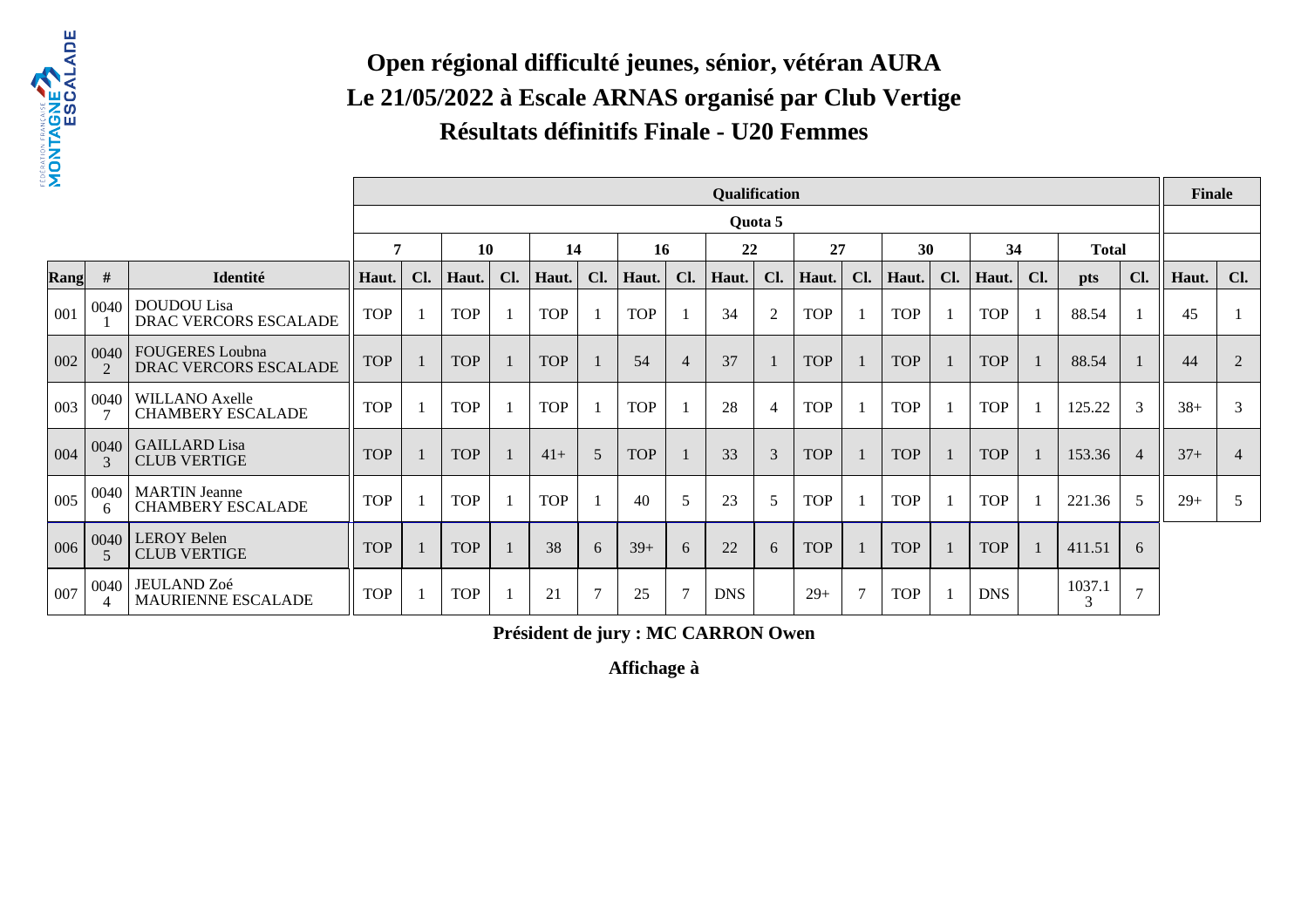

# **Open régional difficulté jeunes, sénior, vétéran AURA Le 21/05/2022 à Escale ARNAS organisé par Club VertigeRésultats définitifs Finale - U20 Hommes**

| 2               |                        |                                                        |                       |     |            |     |                  |              |            |                 | <b>Qualification</b> |         |            |                |            |     |            |              |                  |                | <b>Finale</b> |                |
|-----------------|------------------------|--------------------------------------------------------|-----------------------|-----|------------|-----|------------------|--------------|------------|-----------------|----------------------|---------|------------|----------------|------------|-----|------------|--------------|------------------|----------------|---------------|----------------|
|                 |                        |                                                        |                       |     |            |     |                  |              |            |                 |                      | Quota 8 |            |                |            |     |            |              |                  |                |               |                |
|                 |                        |                                                        | $\boldsymbol{\Delta}$ |     | 8          |     | $\boldsymbol{9}$ |              | 12         |                 | 24                   |         | 25         |                | 27         |     | 29         |              | <b>Total</b>     |                |               |                |
| Rang            | #                      | Identité                                               | Haut.                 | Cl. | Haut.      | Cl. | Haut.            | Cl.          | Haut.      | Cl.             | Haut.                | Cl.     | Haut.      | Cl.            | Haut.      | Cl. | Haut.      | Cl.          | <b>pts</b>       | Cl.            | Haut.         | Cl.            |
| 001             | 0051<br>$\overline{2}$ | <b>OUDIN Paul</b><br>ROC EVASION ANNECY                | <b>TOP</b>            | 1   | <b>TOP</b> | - 1 | <b>TOP</b>       |              | 32         | $\overline{2}$  | <b>TOP</b>           |         | <b>TOP</b> | -1             | <b>TOP</b> |     | <b>TOP</b> | $\mathbf{1}$ | 433.23           | $\overline{2}$ | $25+$         | -1             |
| 002             | 0050                   | <b>BERNET Mathis</b><br><b>CHAMBERY ESCALADE</b>       | <b>TOP</b>            |     | <b>TOP</b> |     | <b>TOP</b>       |              | <b>TOP</b> | $\mathbf{1}$    | <b>TOP</b>           |         | <b>TOP</b> | 1              | <b>TOP</b> |     | <b>TOP</b> | -1           | 306.34           | -1             | 24            | 2              |
| 003             | 0050<br>8              | <b>HUDAULT Clément</b><br><b>BRON VERTICAL</b>         | <b>TOP</b>            |     | <b>TOP</b> |     | <b>TOP</b>       |              | $28+$      | 3               | <b>TOP</b>           |         | <b>TOP</b> | -1             | <b>TOP</b> |     | <b>TOP</b> |              | 530.60           | 3              | $23+$         | 3              |
| 004             | 0050<br>3              | <b>CACHAT Léo</b><br><b>AMICALE LAIQUE D'ANSE</b>      | <b>TOP</b>            |     | <b>TOP</b> |     | <b>TOP</b>       |              | 24         | $\overline{4}$  | <b>TOP</b>           |         | <b>DNS</b> |                | <b>TOP</b> |     | <b>TOP</b> | $\mathbf{1}$ | 1134.4<br>6      | $\overline{4}$ | $18+$         | $\overline{4}$ |
| 005             | 0050<br>6              | <b>DASSONVILLE Antoine</b><br><b>ESCAPILADE</b>        | <b>TOP</b>            |     | <b>TOP</b> |     | <b>TOP</b>       | $\mathbf{1}$ | $19+$      | 9               | 32                   | 5       | <b>TOP</b> | -1             | <b>TOP</b> |     | <b>TOP</b> | $\mathbf{1}$ | 1481.8<br>7      | 5              | 18            | 5              |
| 006             | 0051<br>$\overline{0}$ | LE ROLLAND Thomas<br><b>AMICALE LAIQUE D'ANSE</b>      | $28+$                 | 10  | <b>TOP</b> |     | <b>TOP</b>       |              | 20         | $7\phantom{.0}$ | 32                   | 5       | <b>TOP</b> | $\mathbf{1}$   | <b>TOP</b> |     | <b>TOP</b> | $\mathbf{1}$ | 2051.5<br>6      | 6              | 18            | 5              |
| 007             | 0051                   | MERMILLOD BLONDIN Jules<br><b>TEAM CORTI</b>           | <b>TOP</b>            |     | <b>TOP</b> |     | <b>TOP</b>       |              | $20+$      | 6               | 27                   | 11      | 47         | 8              | <b>TOP</b> |     | <b>TOP</b> |              | 2379.6<br>6      | $\overline{7}$ | $17+$         | $\overline{7}$ |
| 008             | 0050<br>5              | <b>COTTON Tinaël</b><br><b>READY TO GRIMPE</b>         | <b>TOP</b>            |     | 14         | 15  | <b>TOP</b>       |              | 20         | 7               | 28                   | 10      | 50         | $\overline{7}$ | <b>TOP</b> |     | <b>TOP</b> |              | 3355.7<br>8      | 8              | $14.5+$       | $8\phantom{1}$ |
| 009             | 0051<br>5              | <b>THOMAS Noe</b><br><b>B'UP CLERMONT ESCALADE</b>     | <b>TOP</b>            | -1  | <b>TOP</b> |     | $34+$            | 13           | 22         | 5               | 31                   | 9       | <b>DNS</b> |                | <b>TOP</b> |     | <b>TOP</b> | -1           | 3699.8<br>6      | 9              |               |                |
| 001<br>$\Omega$ | 0050<br>7              | <b>HARLAY</b> Sofyan<br><b>CHAMBERY ESCALADE</b>       | <b>TOP</b>            |     | <b>TOP</b> |     | 42               | 11           | $16+$      | 11              | 32                   | 5       | <b>DNS</b> |                | <b>TOP</b> |     | <b>TOP</b> | -1           | 4581.4<br>6      | 10             |               |                |
| 001             | 0051<br>3              | <b>RAVANEL Hector</b><br><b>CLUB DES SPORTS</b>        | $28+$                 | 10  | <b>TOP</b> |     | 42               | 11           | $16+$      | 11              | 32                   | 5       | <b>TOP</b> | -1             | <b>TOP</b> |     | <b>DNS</b> |              | 5700.3<br>4      | 11             |               |                |
| 001<br>2        | 0050<br>$\Delta$       | <b>CHEREL Titouan</b><br><b>B'UP CLERMONT ESCALADE</b> | $28+$                 | 10  | <b>TOP</b> |     | <b>TOP</b>       |              | $17+$      | 10              | $23.5+$              | 12      | <b>DNS</b> |                | <b>TOP</b> |     | <b>TOP</b> |              | 5959.9<br>$\tau$ | 12             |               |                |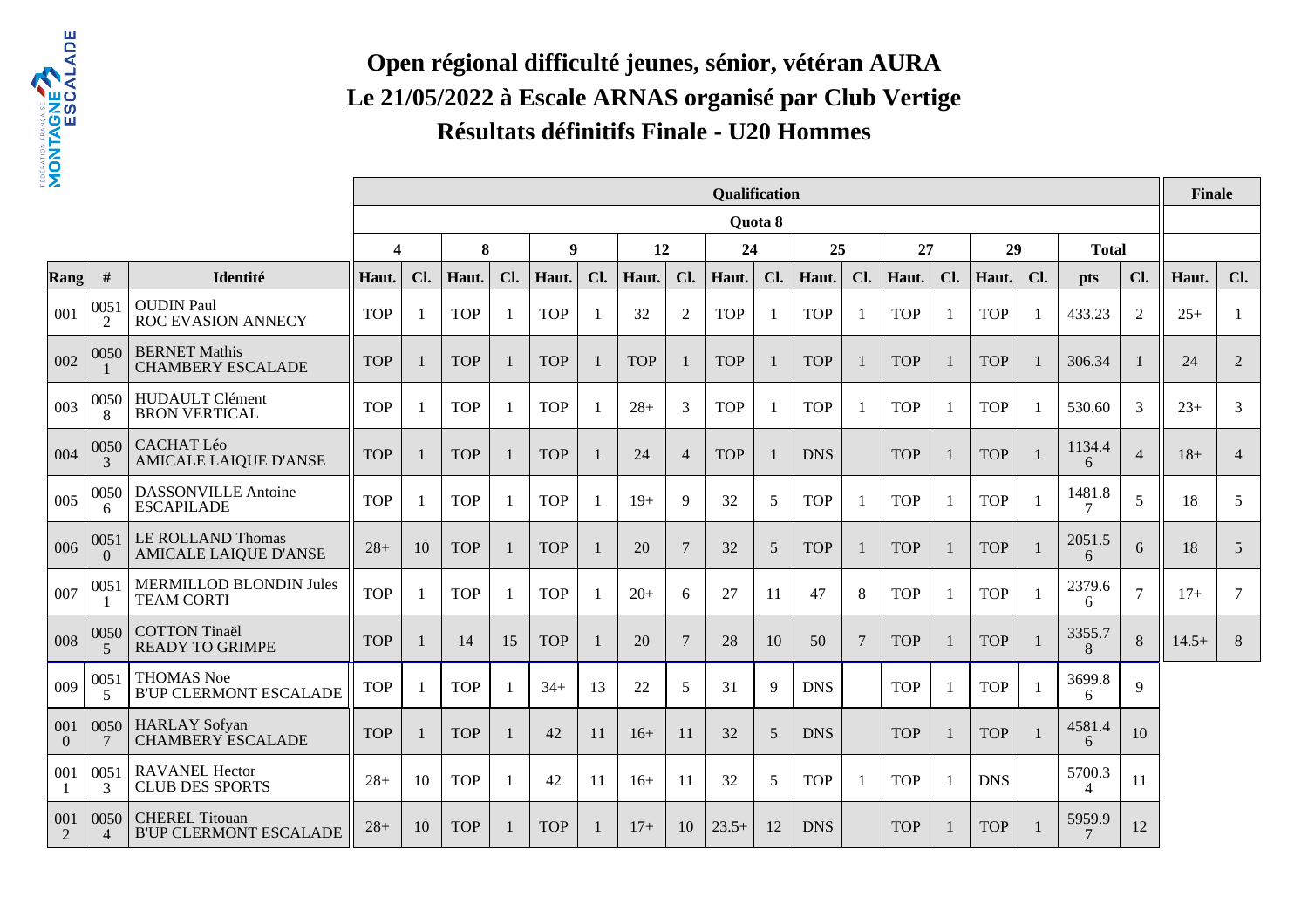| 001 | 0050<br>Q        | JALLADE Samuel<br><b>CLUB VERTIGE</b>             | $28+$ | 10 | <b>TOP</b> | <b>TOP</b> | 16+ | 18 | 13 | <b>DNS</b> | <b>TOP</b> | <b>TOP</b> |             | 6924.8<br>o  |    |
|-----|------------------|---------------------------------------------------|-------|----|------------|------------|-----|----|----|------------|------------|------------|-------------|--------------|----|
| 001 | 0051<br>$\sigma$ | VALETTE GAY Léopold<br><b>SAINT CHAM'ESCALADE</b> |       | 14 | <b>TOP</b> | $30+$      | 10  | 18 | 13 | <b>DNS</b> | <b>TOP</b> | $25+$      | 12          | 18975.<br>45 | 14 |
| 001 | 0051             | SABY Adam<br><b>SAINT CHAM'ESCALADE</b>           | $8+$  |    | <b>TOP</b> | 22         |     |    | 15 | <b>DNS</b> | <b>TOP</b> | $25+$      | $1^{\circ}$ | 22182.<br>76 | 15 |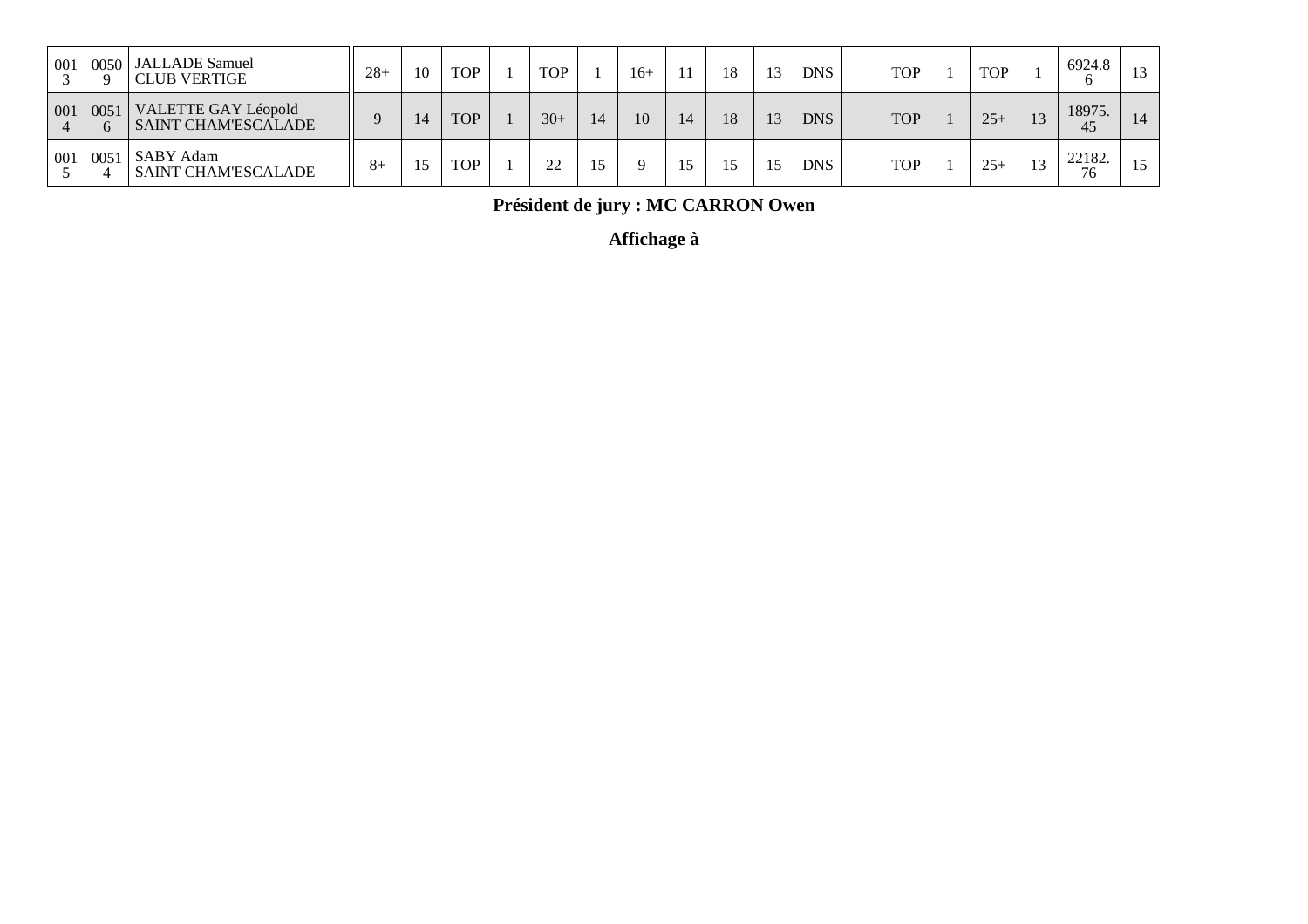

# **Open régional difficulté jeunes, sénior, vétéran AURA Le 21/05/2022 à Escale ARNAS organisé par Club VertigeRésultats définitifs Finale - Sénior Femmes**

| 2                    |                       |                                                         |                         |                |            |     |            |     |            |                | Qualification |         |            |                 |            |     |            |              |                          |                | <b>Finale</b> |                |
|----------------------|-----------------------|---------------------------------------------------------|-------------------------|----------------|------------|-----|------------|-----|------------|----------------|---------------|---------|------------|-----------------|------------|-----|------------|--------------|--------------------------|----------------|---------------|----------------|
|                      |                       |                                                         |                         |                |            |     |            |     |            |                |               | Quota 8 |            |                 |            |     |            |              |                          |                |               |                |
|                      |                       |                                                         | $\overline{\mathbf{4}}$ |                | 8          |     | 14         |     | 20         |                | 24            |         | 25         |                 | 27         |     | 29         |              | <b>Total</b>             |                |               |                |
| Rang                 | #                     | Identité                                                | Haut.                   | Cl.            | Haut.      | Cl. | Haut.      | Cl. | Haut.      | Cl.            | Haut.         | Cl.     | Haut.      | Cl.             | Haut.      | Cl. | Haut.      | Cl.          | <b>pts</b>               | Cl.            | Haut.         | Cl.            |
| 001                  | 0061                  | MARIOTAT Alizé<br><b>LYON ESCALADE SPORTIVE</b>         | <b>TOP</b>              | -1             | <b>TOP</b> | -1  | <b>TOP</b> | -1  | $24+$      | $\overline{4}$ | <b>TOP</b>    |         | <b>TOP</b> | $\overline{1}$  | <b>TOP</b> |     | <b>TOP</b> | -1           | 154.56                   | $\overline{1}$ | $30+$         | -1             |
| 002                  | 0060<br>6             | <b>DUFOUR Lauranne</b><br><b>BRON VERTICAL</b>          | <b>DNS</b>              |                | <b>TOP</b> |     | <b>TOP</b> |     | $32+$      | $\mathbf{1}$   | <b>TOP</b>    |         | <b>TOP</b> | 1               | <b>TOP</b> |     | <b>TOP</b> | $\mathbf{1}$ | 169.31                   | 2              | $30+$         | -1             |
| 003                  | 0060<br>2             | <b>BEER</b> Alice<br><b>LYON ESCALADE SPORTIVE</b>      | <b>DNS</b>              |                | <b>TOP</b> |     | <b>TOP</b> |     | $29+$      | 2              | $34+$         | 3       | <b>TOP</b> | 1               | <b>TOP</b> |     | <b>TOP</b> |              | 365.75                   | 3              | $28+$         | 3              |
| 004                  | 0061<br>$\mathcal{L}$ | <b>ROUX Valentine</b><br><b>LYON ESCALADE SPORTIVE</b>  | <b>DNS</b>              |                | <b>TOP</b> |     | <b>TOP</b> | -1  | 25         | 3              | <b>DNS</b>    |         | <b>TOP</b> | $\mathbf{1}$    | <b>TOP</b> |     | <b>TOP</b> |              | 829.43                   | 5              | $25.5+$       | $\overline{4}$ |
| 005                  | 0060<br>4             | <b>CAMELIN Felicie</b><br><b>READY TO GRIMPE</b>        | <b>TOP</b>              |                | <b>TOP</b> |     | <b>DNS</b> |     | 17         | 5              | $34+$         | 3       | $47+$      | 5               | <b>TOP</b> |     | <b>TOP</b> | -1           | 724.93                   | $\overline{4}$ | $22+$         | 5              |
| 006                  | 0060<br>9             | LEVIS Salomé<br>ROC EVASION ANNECY                      | <b>TOP</b>              |                | <b>TOP</b> |     | <b>TOP</b> |     | <b>DNS</b> |                | $28+$         | 5       | 46         | 6               | <b>TOP</b> |     | $31+$      | 8            | 977.50                   | 6              | $22+$         | 5              |
| 007                  | 0060<br>8             | <b>LACROUTE Coline</b><br><b>LYON ESCALADE SPORTIVE</b> | <b>TOP</b>              |                | <b>TOP</b> |     | <b>DNS</b> |     | <b>DNS</b> |                | 21            | 7       | <b>DNS</b> |                 | <b>TOP</b> |     | 31         | 9            | 3004.9                   | 8              | 17            | $\overline{7}$ |
| 008                  | 0060                  | <b>GAUDIN Clémence</b><br><b>CAF LA ROCHE</b>           | $28+$                   | $\overline{5}$ | <b>TOP</b> |     | <b>TOP</b> |     | 17         | 5              | <b>DNS</b>    |         | $33+$      | $7\phantom{.0}$ | <b>TOP</b> |     | <b>TOP</b> |              | 1213.0<br>$\overline{4}$ | $\overline{7}$ | 11            | 8              |
| 009                  | 0061<br>3             | <b>TRIAS Claire</b><br><b>CLUB VERTIGE</b>              | 14                      | 6              | <b>TOP</b> |     | 29         | 7   | <b>DNS</b> |                | <b>DNS</b>    |         | <b>DNS</b> |                 | <b>TOP</b> |     | <b>TOP</b> |              | 3352.1<br>2              | $\mathbf Q$    |               |                |
| 001<br>$\Omega$      | 0061<br>$\Omega$      | <b>MARCELLIN VAHE Anne-</b><br>gabrielle                | 13                      | 9              | <b>TOP</b> |     | 20         | 8   | <b>DNS</b> |                | $22+$         | 6       | <b>DNS</b> |                 | <b>TOP</b> |     | 24         | 11           | 4911.3                   | 10             |               |                |
| 001                  | 0060<br>5             | DECHAVANNE Alexandra<br><b>SAINT HEAND ESCALADE</b>     | 14                      | 6              | <b>TOP</b> | -1  | <b>DNS</b> |     | <b>DNS</b> |                | $18+$         | 8       | <b>DNS</b> |                 | <b>TOP</b> |     | $26+$      | 10           | 5666.1                   | 11             |               |                |
| 001<br>$\mathcal{L}$ | 0060                  | <b>BALAGUER Loreen</b><br>C.E.S.A.M.                    | 14                      | 6              | <b>TOP</b> |     | 20         | 8   | <b>DNS</b> |                | $13+$         | 9       | <b>DNS</b> |                 | <b>TOP</b> |     | 16         | 13           | 5767.0<br>$\mathfrak{D}$ | 12             |               |                |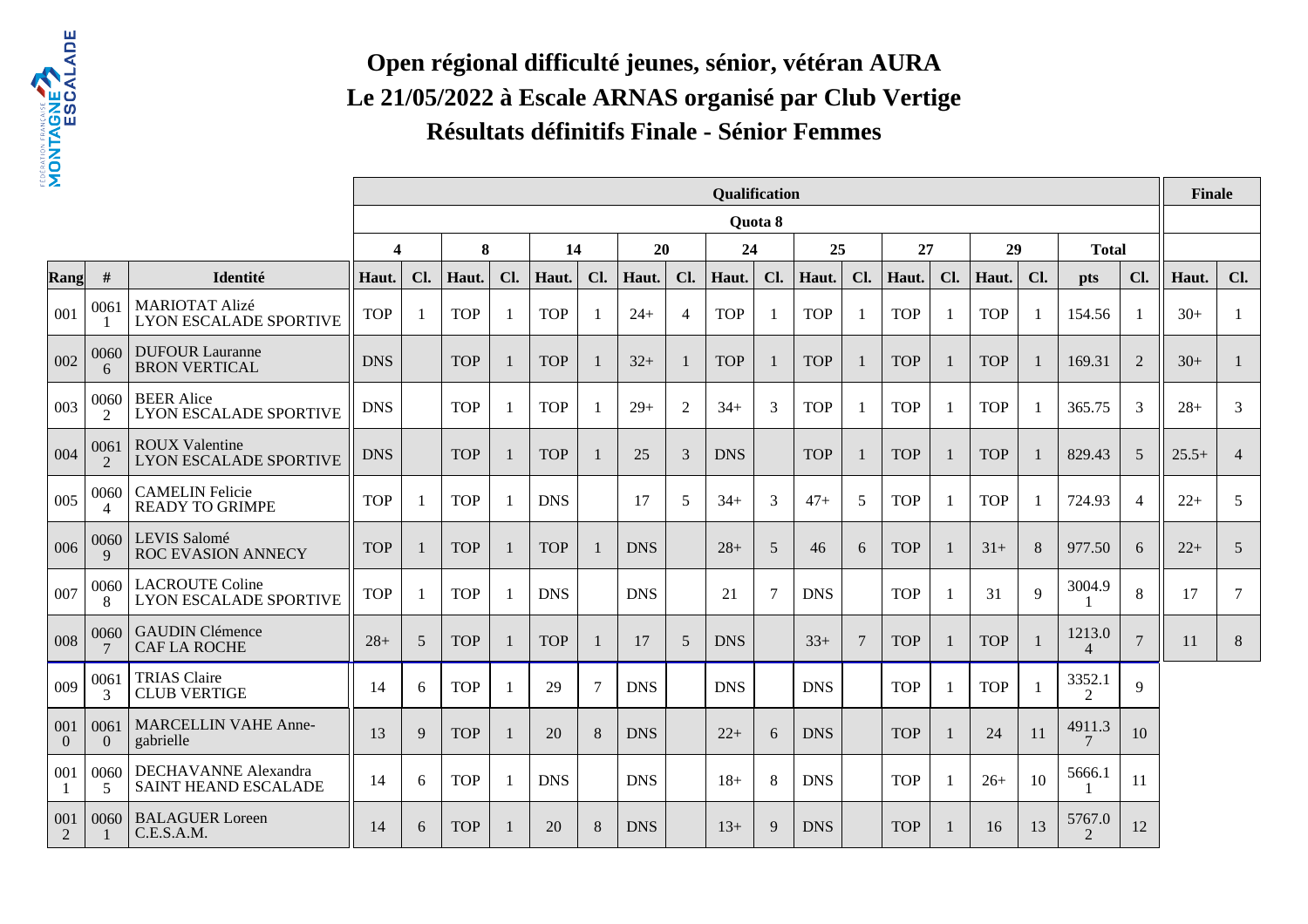| 001 | 0060 | <b>BRY</b> Te<br>Tessa<br>DEGAINE ESCALADE ET | $Q_{\perp}$ | 10 | <b>TOP</b> |  | 10 | 10 | <b>DNS</b> |  | $\sim$ | 10 | <b>DNS</b> |  | $\overline{u}$ |  | ററ<br>∠∪ | -- | 10707.<br>$Q_{\Delta}$ |  |
|-----|------|-----------------------------------------------|-------------|----|------------|--|----|----|------------|--|--------|----|------------|--|----------------|--|----------|----|------------------------|--|
|-----|------|-----------------------------------------------|-------------|----|------------|--|----|----|------------|--|--------|----|------------|--|----------------|--|----------|----|------------------------|--|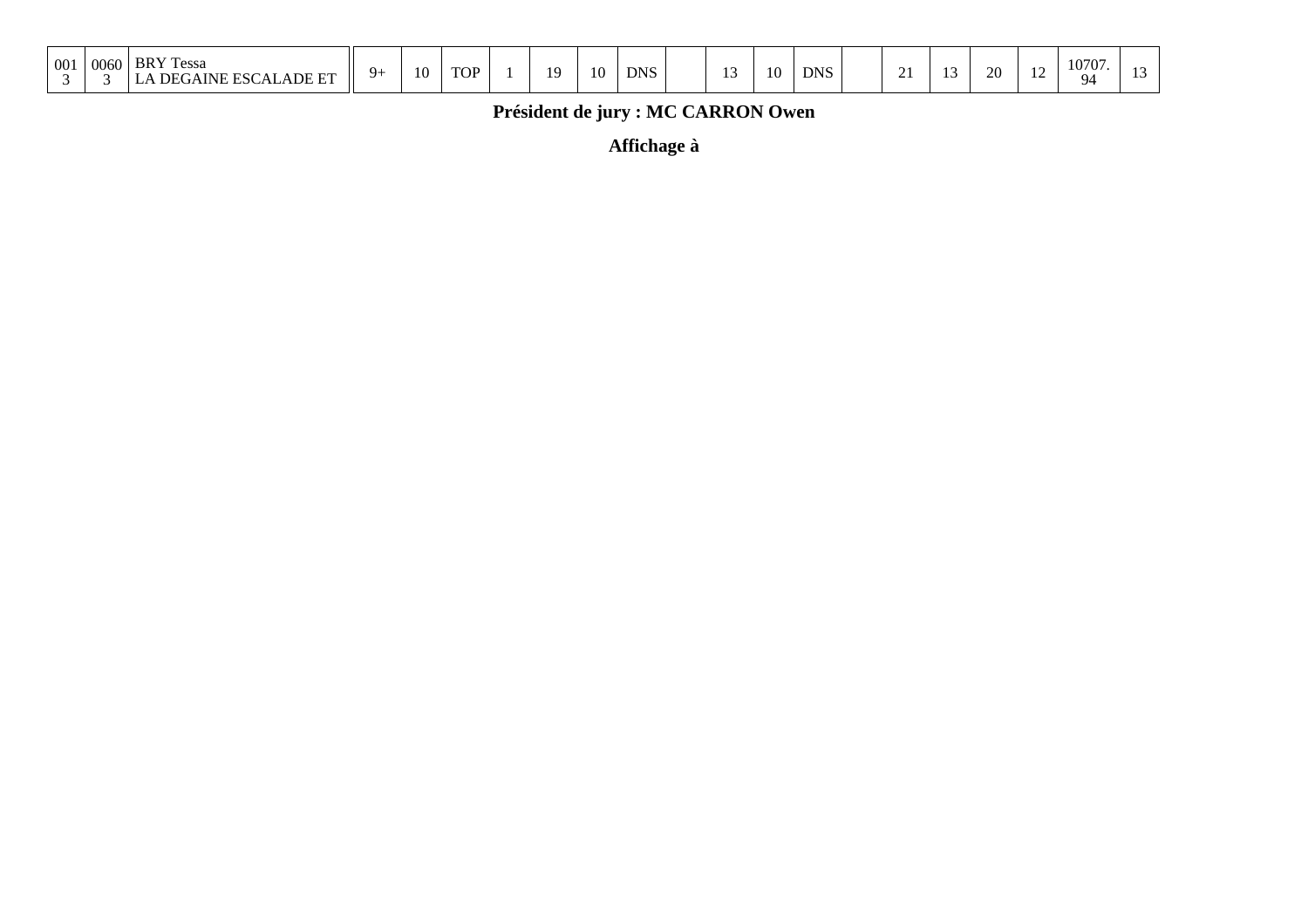

# **Open régional difficulté jeunes, sénior, vétéran AURA Le 21/05/2022 à Escale ARNAS organisé par Club VertigeRésultats définitifs Finale - Sénior Hommes**

| 2               |                        |                                                     |                         |              |            |                |            |                |            |                | Qualification |         |            |                |            |     |            |              |                          |                | <b>Finale</b> |                |
|-----------------|------------------------|-----------------------------------------------------|-------------------------|--------------|------------|----------------|------------|----------------|------------|----------------|---------------|---------|------------|----------------|------------|-----|------------|--------------|--------------------------|----------------|---------------|----------------|
|                 |                        |                                                     |                         |              |            |                |            |                |            |                |               | Quota 8 |            |                |            |     |            |              |                          |                |               |                |
|                 |                        |                                                     | $\overline{\mathbf{4}}$ |              | 8          |                | 12         |                | 20         |                | 22            |         | 24         |                | 30         |     | 34         |              | <b>Total</b>             |                |               |                |
| Rang            | #                      | Identité                                            | Haut.                   | Cl.          | Haut.      | Cl.            | Haut.      | Cl.            | Haut.      | Cl.            | Haut.         | Cl.     | Haut.      | Cl.            | Haut.      | Cl. | Haut.      | Cl.          | pts                      | Cl.            | Haut.         | Cl.            |
| 001             | 0070<br>7              | <b>GRENIER Mael</b><br><b>CLUB VERTIGE</b>          | <b>TOP</b>              | 1            | <b>TOP</b> | -1             | $35+$      | 2              | <b>DNS</b> |                | <b>TOP</b>    |         | <b>TOP</b> | -1             | <b>TOP</b> |     | <b>TOP</b> | -1           | 710.85                   | 3              | $37+$         | -1             |
| 002             | 0070                   | <b>AUBERT MASMOUDI Younes</b><br>ROC EVASION ANNECY | <b>TOP</b>              |              | 28         | 14             | $33+$      | $\overline{4}$ | $44+$      | 2              | <b>TOP</b>    |         | <b>TOP</b> | $\overline{1}$ | <b>TOP</b> |     | <b>DNS</b> |              | 935.88                   | 6              | $33+$         | 2              |
| 003             | 0071<br>$\Omega$       | <b>LEROY Lubin</b><br><b>CLUB VERTIGE</b>           | <b>TOP</b>              |              | <b>TOP</b> | -1             | $32+$      | 5              | <b>TOP</b> | -1             | <b>TOP</b>    |         | <b>TOP</b> | -1             | <b>TOP</b> |     | <b>TOP</b> |              | 290.20                   |                | $30+$         | 3              |
| 004             | 0071<br>$\overline{4}$ | <b>ROUX Matias</b><br><b>LYON ESCALADE SPORTIVE</b> | <b>TOP</b>              | -1           | <b>TOP</b> | - 1            | <b>TOP</b> |                | <b>DNS</b> |                | <b>TOP</b>    |         | <b>TOP</b> | -1             | <b>TOP</b> |     | <b>TOP</b> | -1           | 449.58                   | 2              | $29+$         | $\overline{4}$ |
| 005             | 0071<br>3              | POINDEFERT Arthur<br>ROC EVASION ANNECY             | <b>TOP</b>              | 1            | <b>TOP</b> | -1             | $35+$      | 2              | $33+$      | $\overline{4}$ | 36            | 8       | <b>TOP</b> | $\mathbf{1}$   | <b>TOP</b> |     | <b>TOP</b> | -1           | 756.76                   | 5              | $26+$         | 5              |
| 006             | 0070<br>$\overline{4}$ | <b>CHEMELLE Colin</b><br><b>CLUB VERTIGE</b>        | <b>TOP</b>              | 1            | <b>TOP</b> | l.             | 31         | 6              | $44+$      | 2              | $41+$         | 5       | <b>TOP</b> | -1             | <b>TOP</b> |     | <b>TOP</b> | 1            | 739.88                   | $\overline{4}$ | $25+$         | 6              |
| 007             | 0070<br>8              | <b>HODOUL Robin</b><br><b>AIN ROC</b>               | <b>DNS</b>              |              | <b>TOP</b> | -1             | 31         | 6              | $30+$      | 6              | $37+$         | 7       | <b>TOP</b> | -1             | <b>TOP</b> |     | <b>TOP</b> | $\mathbf{1}$ | 2186.8<br>4              | $\overline{7}$ | $18+$         | 7              |
| 008             | 0070<br>$\mathcal{L}$  | <b>BERTRAND Ninian</b><br><b>ROC EVASION ANNECY</b> | <b>TOP</b>              | -1           | <b>TOP</b> |                | $24+$      | 11             | 32         | $\overline{5}$ | $38+$         | 6       | <b>TOP</b> | $\mathbf{1}$   | <b>TOP</b> |     | <b>DNS</b> |              | 2458.3<br>6              | 8              | 18            | 8              |
| 009             | 0071                   | <b>MIGEVANT Roman</b><br><b>CHAMBERY ESCALADE</b>   | <b>TOP</b>              | 1            | <b>TOP</b> | -1             | $29+$      | 8              | $21+$      | 9              | 36            | 8       | <b>TOP</b> | -1             | <b>TOP</b> |     | <b>DNS</b> |              | 3274.2<br>5              | 9              |               |                |
| 001<br>$\Omega$ | 0071<br>$\mathcal{L}$  | <b>PATIN Victor</b><br>MINERAL SPIRIT               | <b>TOP</b>              | $\mathbf{1}$ | <b>TOP</b> | $\blacksquare$ | $28+$      | 9              | <b>DNS</b> |                | $34+$         | 10      | <b>DNS</b> |                | <b>TOP</b> |     | <b>TOP</b> | 1            | 4226.1<br>$\overline{7}$ | 10             |               |                |
| 001             | 0070<br>3              | <b>CANNELL John</b><br><b>AIN ROC</b>               | <b>DNS</b>              |              | <b>TOP</b> | -1             | $27+$      | 10             | 29         | 8              | $18+$         | 13      | <b>TOP</b> | -1             | <b>TOP</b> |     | <b>TOP</b> | -1           | 4268.2<br>8              | 11             |               |                |
| 001<br>2        | 0070<br>6              | <b>GOSSELIN Julien</b><br><b>AIN ROC</b>            | <b>DNS</b>              |              | <b>TOP</b> |                | $24+$      | 11             | 30         | $\overline{7}$ | 24            | 11      | 34         | 11             | <b>TOP</b> |     | <b>TOP</b> |              | 5695.0<br>$\overline{5}$ | 12             |               |                |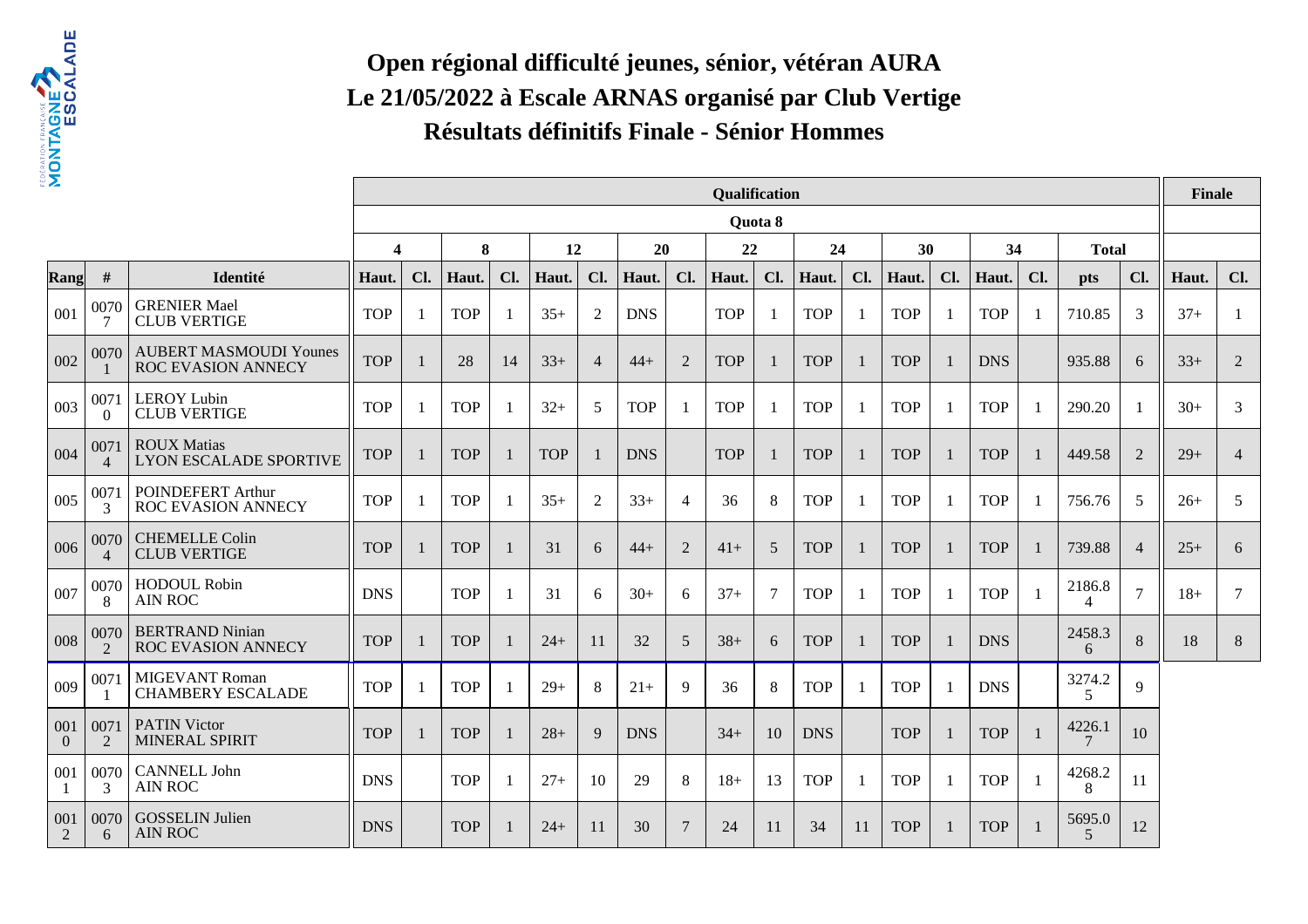| 001 | 0070<br>$\Omega$ | LAINE Axel<br><b>AMICALE LAIQUE D'ANSE</b>        | $28 +$                   | 10 | <b>TOP</b> | $17+$ | $\sim$     | <b>DNS</b> | 24 | 235        | $\sim$ | <b>TOP</b> | $\bigcap$ | -10 | 10270.<br>70 |  |
|-----|------------------|---------------------------------------------------|--------------------------|----|------------|-------|------------|------------|----|------------|--------|------------|-----------|-----|--------------|--|
| 001 | 0070             | CUMINAL Thibault<br><b>LYON ESCALADE SPORTIVE</b> | $\overline{\phantom{a}}$ |    | <b>TOP</b> |       | $\sqrt{4}$ | <b>DNS</b> |    | <b>DNS</b> |        | 39         | 26        |     | 19404.<br>00 |  |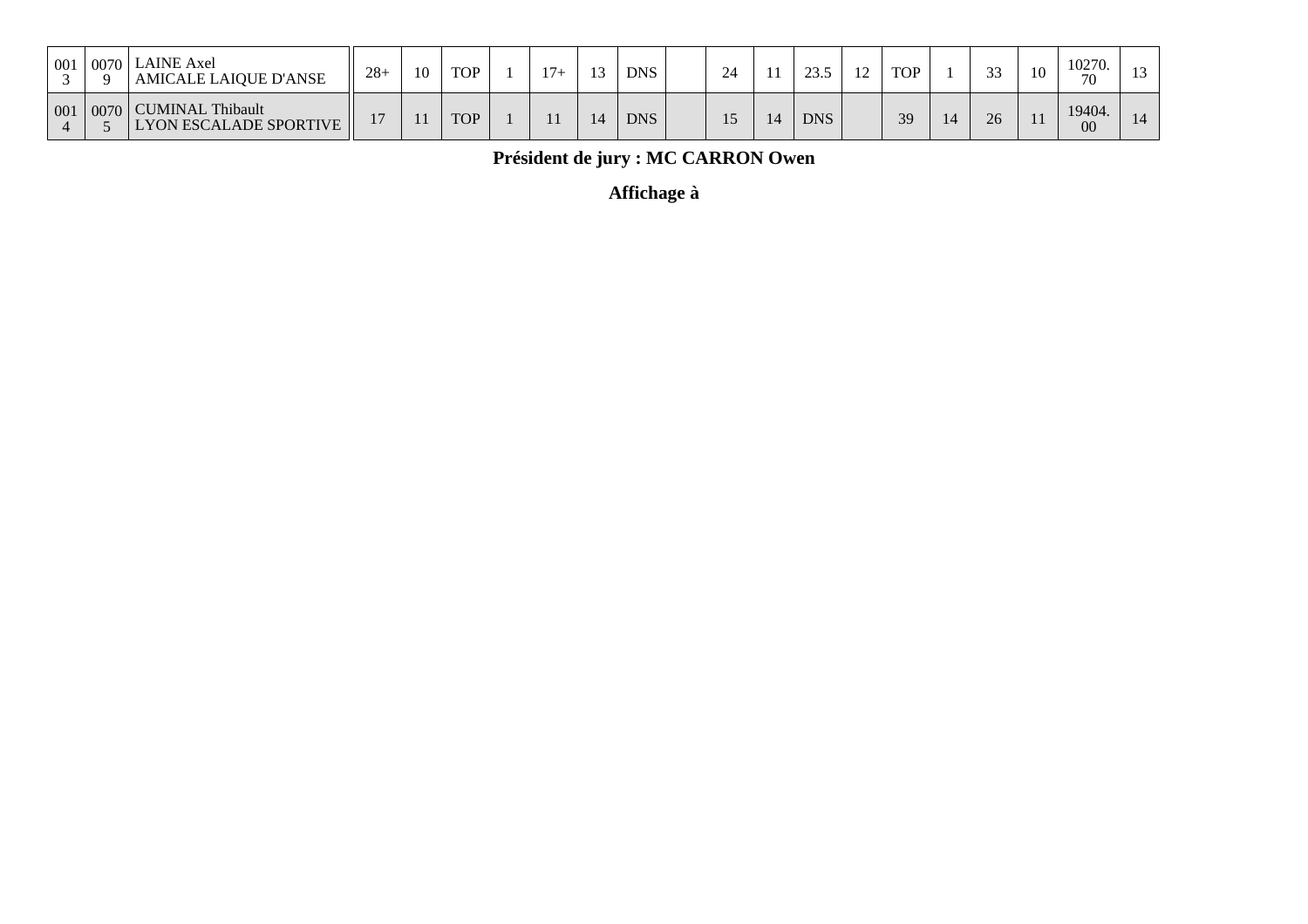

#### **Open régional difficulté jeunes, sénior, vétéran AURA Le 21/05/2022 à Escale ARNAS organisé par Club VertigeRésultats définitifs Finale - Vétéran 1 Femmes**

| Σ    |           |                                                    |            |     |            |     |       |                |            |     | Qualification |               |            |                 |            |                |            |                |              |                | <b>Finale</b> |     |
|------|-----------|----------------------------------------------------|------------|-----|------------|-----|-------|----------------|------------|-----|---------------|---------------|------------|-----------------|------------|----------------|------------|----------------|--------------|----------------|---------------|-----|
|      |           |                                                    |            |     |            |     |       |                |            |     |               | Quota 3       |            |                 |            |                |            |                |              |                |               |     |
|      |           |                                                    |            |     | <b>10</b>  |     | 14    |                | 16         |     | 22            |               | 27         |                 | 30         |                | 34         |                | <b>Total</b> |                |               |     |
| Rang | #         | Identité                                           | Haut.      | Cl. | Haut.      | Cl. | Haut. | Cl.            | Haut.      | Cl. | Haut.         | Cl.           | Haut.      | Cl.             | Haut.      | Cl.            | Haut.      | Cl.            | pts          | Cl.            | Haut.         | Cl. |
| 001  |           | 0080   CAYSSOL Nadège<br>AMICALE LAIQUE D'ANSE     | <b>TOP</b> |     | <b>TOP</b> |     | 41    |                | 39         |     | <b>DNS</b>    |               | <b>TOP</b> |                 | <b>TOP</b> |                | $39+$      | 3              | 16.43        |                | $34+$         |     |
| 002  | 0080<br>4 | MARIEL Lucie<br>LES TIRE-CLOUS DU GRAND            | <b>TOP</b> |     | <b>TOP</b> |     | $26+$ | $\overline{2}$ | <b>DNS</b> |     | 14            |               | $32+$      | 3               | <b>TOP</b> |                | 36         | $\overline{4}$ | 38.88        | $\overline{2}$ | $27+$         | 2   |
| 003  |           | 0080   GRAND Stephanie<br>AMICALE LAIQUE D'ANSE    | <b>TOP</b> |     | <b>TOP</b> |     | $21+$ | 3              | <b>DNS</b> |     | 11            | 3             | $34+$      | 2               | <b>TOP</b> |                | <b>TOP</b> |                | 44.55        | 3              | $27+$         | 2   |
| 004  | 2         | 0080   CHALUMEAU Sylvaine<br>AMICALE LAIQUE D'ANSE | <b>TOP</b> |     | <b>TOP</b> |     | 20    | $\overline{4}$ | <b>DNS</b> |     | 11            | 3             | 32         | $\overline{4}$  | 39         | $\overline{4}$ | <b>TOP</b> |                | 109.12       | $\overline{4}$ |               |     |
| 005  |           | 0080   PALMARO Bérengère<br><b>CAF LA ROCHE</b>    | <b>TOP</b> |     | <b>TOP</b> |     | 17    |                | <b>DNS</b> |     | 12            | $\mathcal{D}$ | $30+$      | $5\overline{)}$ | 39         | 4              | 16         | 5              | 188.25       | 5              |               |     |

**Président de jury : MC CARRON Owen**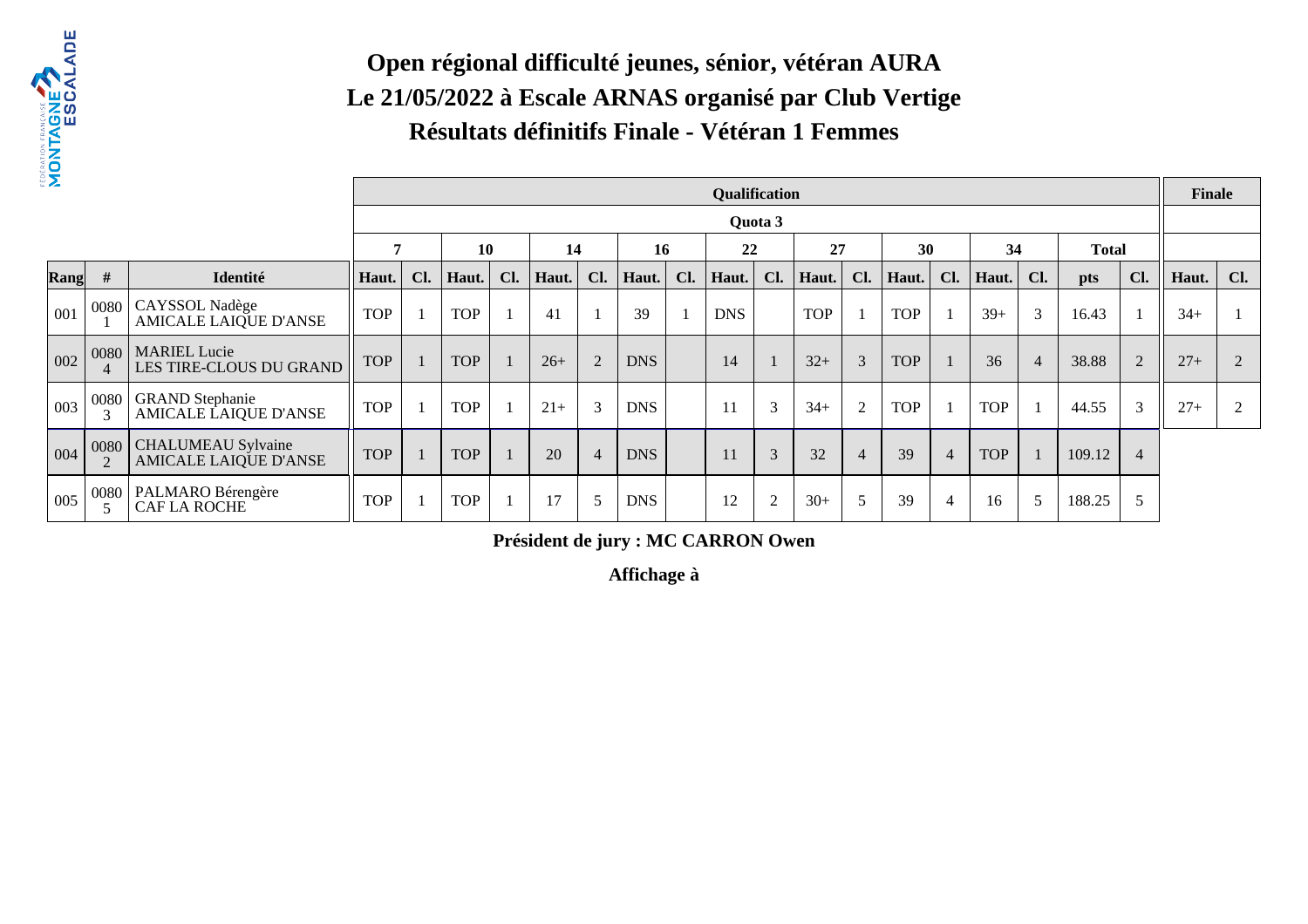

**Rang#**

#### **Open régional difficulté jeunes, sénior, vétéran AURA Le 21/05/2022 à Escale ARNAS organisé par Club VertigeRésultats définitifs Finale - Vétéran 1 Hommes**

|          |       |                                                        |       |     |       |                  |       |  | <b>Qualification</b> |         |           |  |       |  |                    |     |     |     | <b>Finale</b> |     |
|----------|-------|--------------------------------------------------------|-------|-----|-------|------------------|-------|--|----------------------|---------|-----------|--|-------|--|--------------------|-----|-----|-----|---------------|-----|
|          |       |                                                        |       |     |       |                  |       |  |                      | Ouota 3 |           |  |       |  |                    |     |     |     |               |     |
|          |       | <b>Total</b><br>27<br>10<br>22<br>30<br>34<br>14<br>16 |       |     |       |                  |       |  |                      |         |           |  |       |  |                    |     |     |     |               |     |
| Identité | Haut. | Cl.                                                    | Haut. | Cl. | Haut. | $\overline{C}$ . | Haut. |  | $Cl.$ Haut.          | Cl.     | Haut. Cl. |  | Haut. |  | $\mid$ Cl.   Haut. | Cl. | pts | Cl. | Haut.         | Cl. |

**Président de jury : MC CARRON Owen**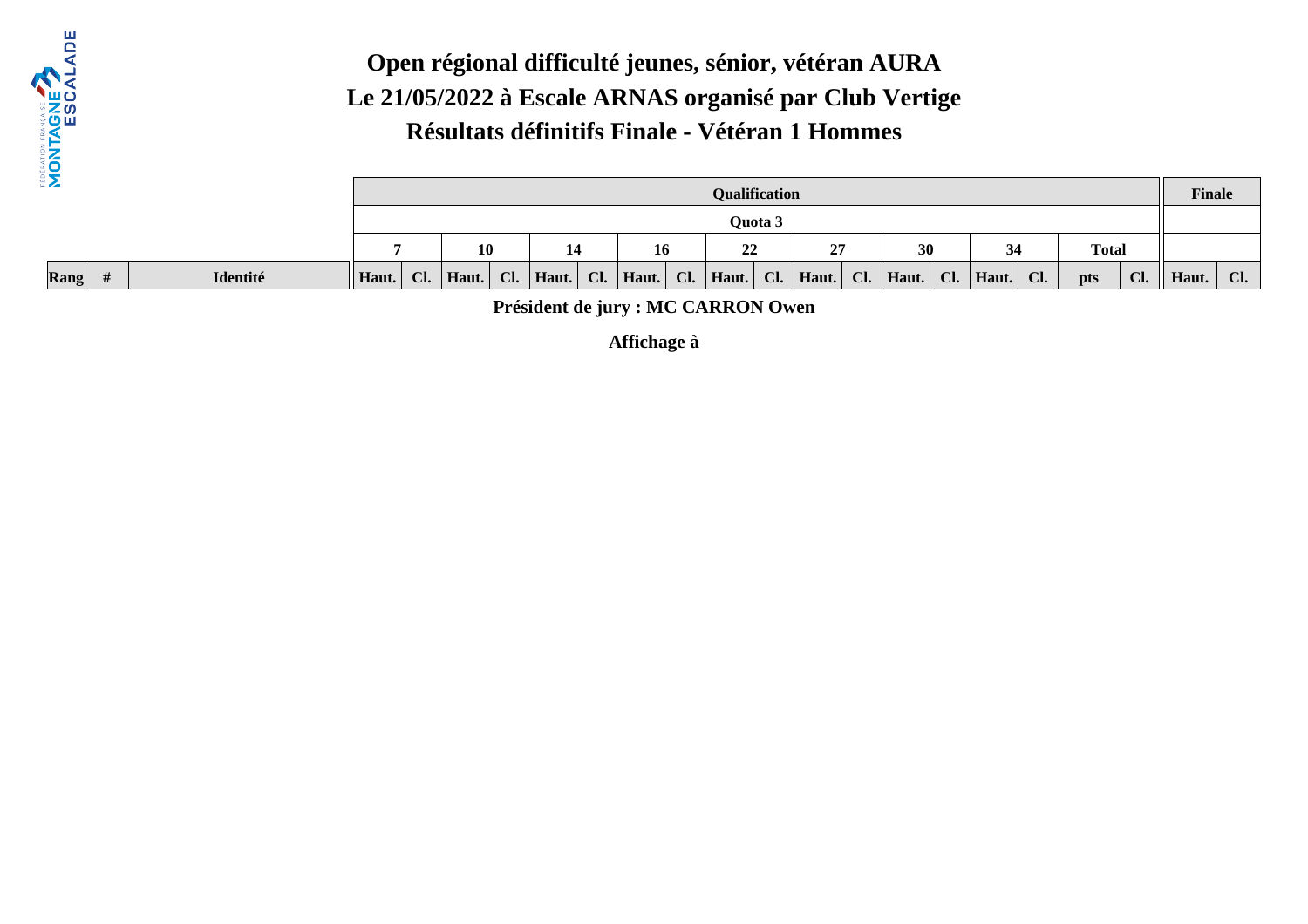

#### **Open régional difficulté jeunes, sénior, vétéran AURA Le 21/05/2022 à Escale ARNAS organisé par Club VertigeRésultats définitifs Finale - Vétéran 2 Femmes**

| $\mathbf{z}$ |      |                          |            |     |            |    |           |       |     | <b>Qualification</b> |         |               |     |            |             |     |              |     | <b>Finale</b> |     |
|--------------|------|--------------------------|------------|-----|------------|----|-----------|-------|-----|----------------------|---------|---------------|-----|------------|-------------|-----|--------------|-----|---------------|-----|
|              |      |                          |            |     |            |    |           |       |     |                      | Quota 3 |               |     |            |             |     |              |     |               |     |
|              |      |                          |            |     | 10         |    | 14        | 16    |     | 22                   |         | 27            |     | 30         | 34          |     | <b>Total</b> |     |               |     |
| Rang         |      | Identité                 | Haut.      | Cl. | Haut.      | CL | Haut. Cl. | Haut. | Cl. | Haut.                |         | $Cl.$   Haut. | Cl. | Haut.      | $Cl.$ Haut. | Cl. | pts          | Cl. | Haut.         | Cl. |
| $\vert$ 001  | 0085 | NOEL Nathalie<br>AIN ROC | <b>TOP</b> |     | <b>TOP</b> |    | 41        | $34+$ |     | <b>DNS</b>           |         | <b>TOP</b>    |     | <b>TOP</b> | <b>TOP</b>  |     | $1.00\,$     |     | <b>DNS</b>    |     |

**Président de jury : MC CARRON Owen**